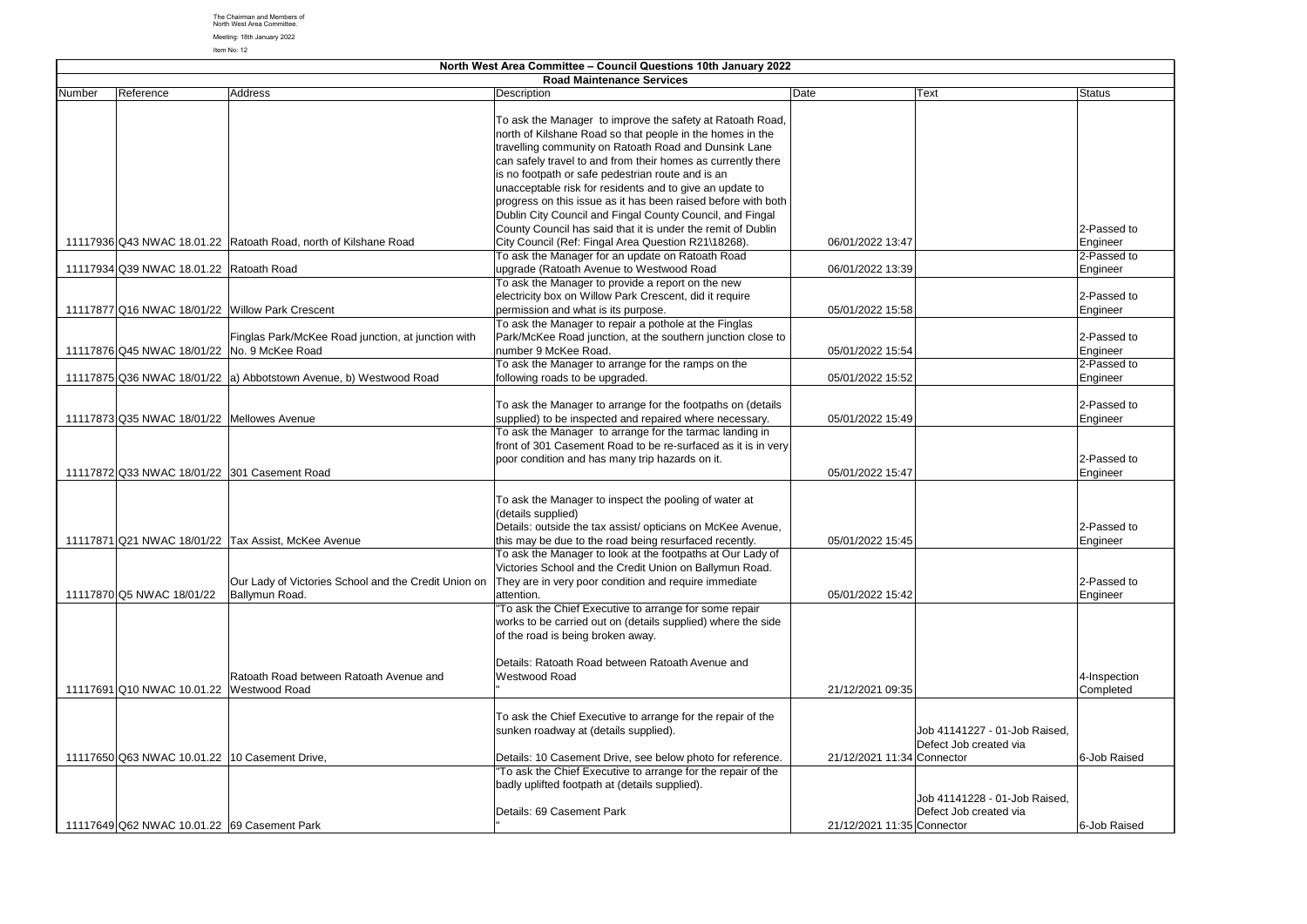|        | North West Area Committee - Council Questions 10th January 2022 |                                                        |                                                                                                                         |                                |                                           |                       |  |
|--------|-----------------------------------------------------------------|--------------------------------------------------------|-------------------------------------------------------------------------------------------------------------------------|--------------------------------|-------------------------------------------|-----------------------|--|
|        |                                                                 |                                                        | <b>Road Maintenance Services</b>                                                                                        |                                |                                           |                       |  |
| Number | Reference                                                       | Address                                                | Description                                                                                                             | Date                           | Text                                      | Status                |  |
|        |                                                                 |                                                        | "To ask the Manager to provide an update on the repair of                                                               |                                |                                           |                       |  |
|        |                                                                 |                                                        | the car park surface at (details supplied)                                                                              |                                |                                           |                       |  |
|        |                                                                 |                                                        |                                                                                                                         |                                |                                           |                       |  |
|        |                                                                 | Glasnevin Avenue (73 Glasnevin Ave, Ballygall,         | Details: The Autobahn Car Park                                                                                          |                                |                                           | Resolved - No         |  |
|        | 11117024 Q16 NWAC 14.12.21                                      | Dublin 11).                                            |                                                                                                                         |                                | 08/12/2021 14:44 Autobahn Carpark not TIC | <b>Further Action</b> |  |
|        |                                                                 |                                                        | To ask the Manager can the big electric pole on the corner                                                              |                                |                                           |                       |  |
|        |                                                                 |                                                        | of St. Pappins Road and Ballymun Road be painted. It is<br>rusting and the paint is flaking off and it looks unsightly. |                                |                                           |                       |  |
|        |                                                                 |                                                        |                                                                                                                         |                                |                                           | Referred to           |  |
|        |                                                                 |                                                        | Locals are carrying out cleaning around the area and this                                                               | 08/12/2021 14:07 Not RMS Issue |                                           |                       |  |
|        | 11117020 Q36 NWAC 14.12.21 St. Pappins Road                     |                                                        | doesn't look great.<br>"To ask the Chief Executive to arrange for some repair                                           |                                |                                           | Utility/other Dept    |  |
|        |                                                                 |                                                        |                                                                                                                         |                                |                                           |                       |  |
|        |                                                                 |                                                        | works to be carried out on (details supplied) where the side                                                            |                                |                                           |                       |  |
|        |                                                                 |                                                        | of the road is being broken away.                                                                                       |                                |                                           |                       |  |
|        |                                                                 |                                                        | Details: Ratoath Road between Ratoath Avenue and                                                                        |                                |                                           |                       |  |
|        |                                                                 | Ratoath Road between Ratoath Avenue and                | Westwood Road                                                                                                           |                                |                                           | 4-Inspection          |  |
|        | 11117294 Q10 CM 10/01/22                                        | Westwood Road                                          |                                                                                                                         | 14/12/2021 11:51               |                                           | Completed             |  |
|        |                                                                 |                                                        | "To ask the Manager provide an update on the request for                                                                |                                |                                           |                       |  |
|        |                                                                 |                                                        | the path repairs outside (details supplied) where the tree                                                              |                                |                                           |                       |  |
|        |                                                                 |                                                        | roots have lifted the paving and it is very dangerous for                                                               |                                |                                           |                       |  |
|        |                                                                 |                                                        | pedestrians.                                                                                                            |                                |                                           |                       |  |
|        |                                                                 |                                                        |                                                                                                                         |                                |                                           |                       |  |
|        |                                                                 |                                                        | Details: 13 Cranogue Terrace                                                                                            |                                |                                           | Referred to           |  |
|        |                                                                 | 11117018 Q34 NWAC 14.12.21 13 Cranogue Terrace         |                                                                                                                         | 08/12/2021 14:39 Passed to IMU |                                           | Utility/other Dept    |  |
|        |                                                                 |                                                        | To ask the Manager repair the pothole outside 14/16                                                                     |                                |                                           |                       |  |
|        |                                                                 |                                                        | Ballygall Avenue which was listed for repair some months                                                                |                                |                                           | 2-Passed to           |  |
|        |                                                                 | 11117017 Q25 NWAC 14.12.21 14/16 Ballygall Avenue      | ago.                                                                                                                    | 01/12/2021 13:43               |                                           | Engineer              |  |
|        |                                                                 |                                                        |                                                                                                                         |                                |                                           |                       |  |
|        |                                                                 |                                                        | "To ask the Manager inspect and repair the section of                                                                   |                                |                                           |                       |  |
|        |                                                                 |                                                        | footpath at (details supplied) as it consists of tarmac/gravel                                                          |                                |                                           |                       |  |
|        |                                                                 |                                                        | which has crumbled and is in poor condition.                                                                            |                                |                                           |                       |  |
|        |                                                                 |                                                        |                                                                                                                         |                                |                                           |                       |  |
|        |                                                                 |                                                        |                                                                                                                         |                                |                                           |                       |  |
|        |                                                                 |                                                        | Details: 106-144 Ballygall Road West                                                                                    |                                |                                           | 3-Inspection          |  |
|        |                                                                 | 11117014 Q21 NWAC 14.12.21 106-144 Ballygall Road West |                                                                                                                         | 08/12/2021 14:40               |                                           | Required              |  |
|        |                                                                 |                                                        | "To ask the Manager to provide an update on the repair of                                                               |                                |                                           |                       |  |
|        |                                                                 |                                                        | the carpark surface at (details supplied)                                                                               |                                |                                           |                       |  |
|        |                                                                 |                                                        |                                                                                                                         |                                |                                           |                       |  |
|        |                                                                 |                                                        | Details: The Barry shops car park                                                                                       |                                |                                           | 2-Passed to           |  |
|        |                                                                 | 11117008 Q15 NWAC 14.12.21 The Barry shops car park    |                                                                                                                         | 08/12/2021 15:10               |                                           | Inspector             |  |
|        |                                                                 |                                                        | "To ask the Manager to arrange for the repair of the pathway                                                            |                                |                                           |                       |  |
|        |                                                                 |                                                        | outside (details supplied)                                                                                              |                                |                                           |                       |  |
|        |                                                                 |                                                        |                                                                                                                         |                                |                                           |                       |  |
|        |                                                                 | "42 Barry Park                                         | Details: 42 Barry Park                                                                                                  |                                | Job 41140944 - 01-Job Raised,             |                       |  |
|        |                                                                 |                                                        |                                                                                                                         |                                | Defect Job created via                    |                       |  |
|        | 11117004 Q14 NWAC 1412.21                                       |                                                        |                                                                                                                         | 14/12/2021 12:34 Connector     |                                           | 6-Job Raised          |  |
|        |                                                                 |                                                        | "To ask the Manager to arrange for the repair of the                                                                    |                                |                                           |                       |  |
|        |                                                                 |                                                        | pavement outside (details supplied)                                                                                     |                                | Job 41141106 - 01-Job Raised,             |                       |  |
|        |                                                                 |                                                        |                                                                                                                         |                                | Defect Job created via                    |                       |  |
|        | 11117002 Q13 NWAC 14.12.21 30 Grove Road                        |                                                        | Details: 30 Grove Road                                                                                                  | 16/12/2021 15:41 Connector     |                                           | 6-Job Raised          |  |
|        |                                                                 |                                                        | To ask the Manager to repair the road at Balbutcher Drive, It                                                           |                                | Balbutcher drive to be                    |                       |  |
|        |                                                                 |                                                        | is in a really poor condition and has been requested many                                                               |                                | resurfaced as part of 2022                | Resolved - No         |  |
|        | 11117001 Q4 NWAC 14.12.21                                       | <b>Balbutcher Drive</b>                                | times for remedial works.                                                                                               |                                | 08/12/2021 12:14 resurfacing contracts    | <b>Further Action</b> |  |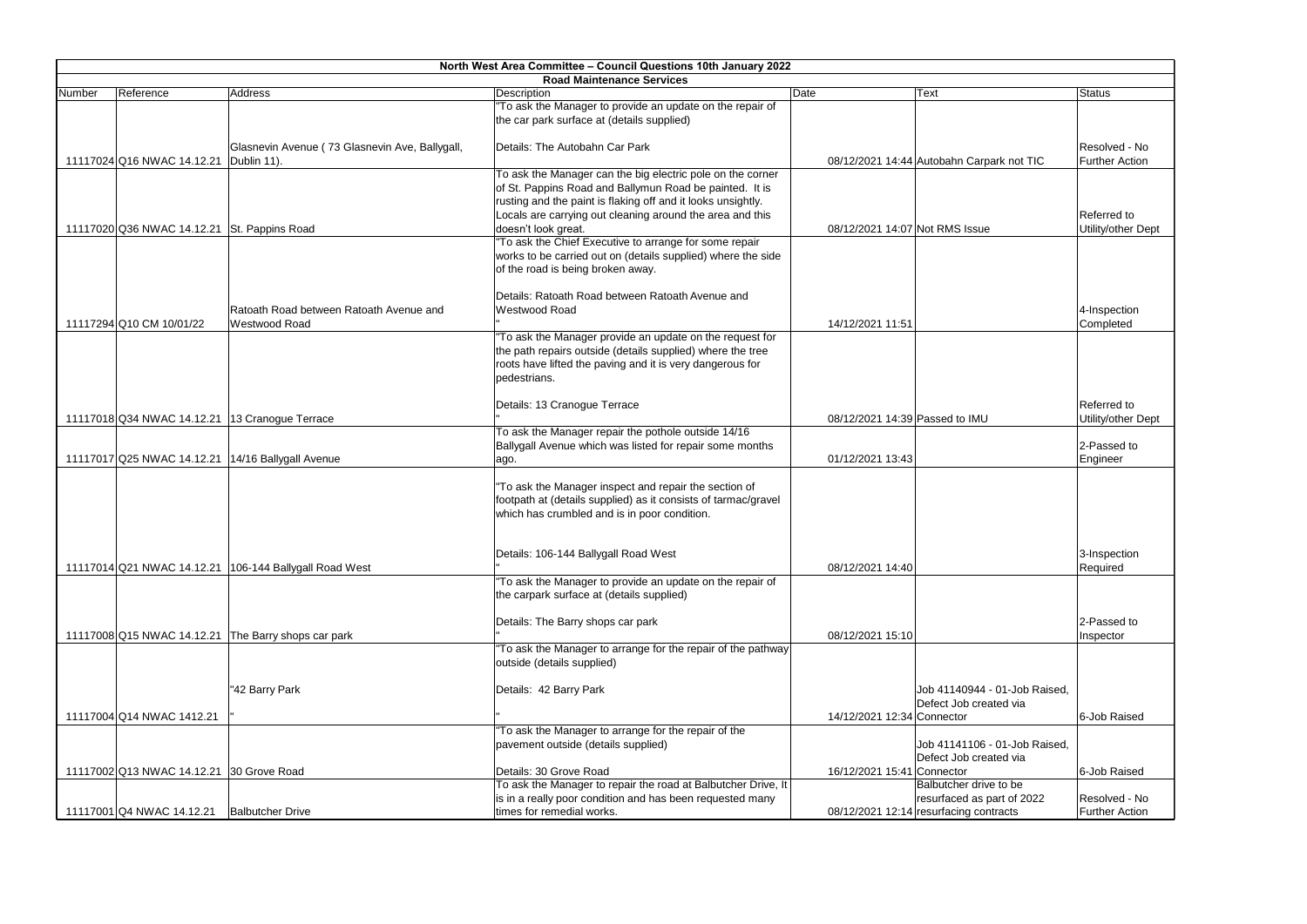|                   | North West Area Committee - Council Questions 10th January 2022<br><b>Road Maintenance Services</b> |                                                            |                                                                                                    |                            |                                                                       |                         |
|-------------------|-----------------------------------------------------------------------------------------------------|------------------------------------------------------------|----------------------------------------------------------------------------------------------------|----------------------------|-----------------------------------------------------------------------|-------------------------|
| Number            | Reference                                                                                           | Address                                                    | Description                                                                                        | Date                       | <b>Text</b>                                                           | <b>Status</b>           |
|                   |                                                                                                     |                                                            | To ask the Manager to get the footpaths repaired all around                                        |                            |                                                                       |                         |
|                   |                                                                                                     |                                                            | the new Oiléan na Crannóige development. The paths                                                 |                            |                                                                       |                         |
|                   |                                                                                                     | around the new Oiléan na Crannóige development             | leading up from Knowth Court have potholes in them and                                             |                            |                                                                       | 2-Passed to             |
|                   | 11117000 Q1 NWAC 14.12.21                                                                           | Knowth Court and Balbutcher Lane                           | the ones on Balbutcher Lane are all sunken.                                                        | 01/12/2021 12:51           |                                                                       | Engineer                |
|                   |                                                                                                     |                                                            | "To ask the Chief Executive to provide an update on the                                            |                            |                                                                       |                         |
|                   |                                                                                                     |                                                            | footpath repair at (details supplied) as the resident at no 95                                     |                            |                                                                       |                         |
|                   |                                                                                                     |                                                            | has recently been diagnosed as clinically blind and the poor                                       |                            |                                                                       |                         |
|                   |                                                                                                     |                                                            | condition of the footpath is a significant hazard.                                                 |                            |                                                                       |                         |
|                   |                                                                                                     |                                                            |                                                                                                    |                            |                                                                       | 2-Passed to             |
|                   |                                                                                                     | 11116767 Q121 NWAC 6.12.21 95 McKee Road Dublin 11         | Details: 95 McKee Road Dublin 11                                                                   | 25/11/2021 07:35           |                                                                       | Engineer                |
|                   |                                                                                                     |                                                            | To ask the Chief Executive to replace the street sign on                                           |                            |                                                                       |                         |
|                   |                                                                                                     |                                                            | (details supplied) which fell off earlier this year?                                               |                            |                                                                       |                         |
|                   |                                                                                                     |                                                            |                                                                                                    |                            |                                                                       | 4-Inspection            |
|                   |                                                                                                     | 11116766 Q119 NWAC 6.12.21 Cedarwood Close, Dublin 11      | Details: Cedarwood Close, Dublin 11<br>To ask the Chief Executive to arrange for the repair of the | 14/12/2021 19:52           |                                                                       | Completed               |
|                   |                                                                                                     |                                                            | footpath at (details supplied).                                                                    |                            | Job 41141044 - 01-Job Raised,                                         |                         |
|                   |                                                                                                     |                                                            |                                                                                                    |                            | Defect Job created via                                                |                         |
|                   |                                                                                                     | 11116765 Q112 NWAC 6.12.21 141 Glasnevin Avenue, Dublin 11 | Details: 141 Glasnevin Avenue, Dublin 11                                                           | 16/12/2021 10:08 Connector |                                                                       | 6-Job Raised            |
|                   |                                                                                                     |                                                            | "To ask the Manager to provide an update on the proposed                                           |                            |                                                                       |                         |
|                   |                                                                                                     |                                                            | pathway at (details supplied)                                                                      |                            |                                                                       |                         |
|                   |                                                                                                     |                                                            |                                                                                                    |                            |                                                                       |                         |
|                   | Q48 NWACM                                                                                           |                                                            | Details: Northway Park                                                                             |                            | RMS cannot comment on status                                          |                         |
| 11115866 16/11/21 |                                                                                                     | Northway Park                                              |                                                                                                    |                            | 10/11/2021 15:12 of future/proposed works.                            | <b>Enquiry Resolved</b> |
| 11115584          |                                                                                                     |                                                            |                                                                                                    | 28/10/2021 07:11           |                                                                       | <b>Enquiry Resolved</b> |
|                   |                                                                                                     |                                                            |                                                                                                    |                            |                                                                       |                         |
|                   |                                                                                                     |                                                            | To ask the Chief Executive following on from question 50 on                                        |                            |                                                                       |                         |
|                   |                                                                                                     |                                                            | the 7th of December 2020 to provide an update on the                                               |                            |                                                                       |                         |
|                   |                                                                                                     |                                                            | following: There has been no progress on the issue of                                              |                            |                                                                       |                         |
|                   |                                                                                                     |                                                            | Signage on (details supplied 1), despite first being reported                                      |                            |                                                                       |                         |
|                   |                                                                                                     |                                                            | 10 months ago.                                                                                     |                            |                                                                       |                         |
|                   |                                                                                                     |                                                            |                                                                                                    |                            |                                                                       |                         |
|                   |                                                                                                     |                                                            | a) There has been no progress on changing the                                                      |                            |                                                                       |                         |
|                   |                                                                                                     |                                                            | signage/additional signage on (details supplied 2) as                                              |                            |                                                                       |                         |
|                   |                                                                                                     |                                                            | promised, when will this be put in place?                                                          |                            |                                                                       |                         |
|                   |                                                                                                     |                                                            | b)Can the manager assist with the purchasing of a cast                                             |                            |                                                                       |                         |
|                   |                                                                                                     |                                                            | iron sign in conjunction with the environmental group.                                             |                            |                                                                       |                         |
|                   |                                                                                                     |                                                            | c)Can a site visit be arranged to review the signage on the                                        |                            | Signage has been delivered to                                         |                         |
|                   |                                                                                                     |                                                            | road.                                                                                              |                            | Depot. installation pending crew                                      |                         |
|                   |                                                                                                     | "Glasilawn Road /Tolka Estate                              |                                                                                                    |                            | availibilty. Note - backlog in all                                    |                         |
|                   |                                                                                                     | 2: Glasilawn Road                                          | Details 1: Glasilawn Road / Tolka Estate<br>Details 2: Glasilawn Road                              |                            | signage deliveries due to<br>$10/11/2021$ 15:14 supplier bereavement. | 7-Job Passed to         |
|                   | 11115479 Q70 NWAC 01.11.21                                                                          |                                                            | "To ask the Manager to carry out weeding inside and                                                |                            |                                                                       | Crew                    |
|                   |                                                                                                     |                                                            | outside (details supplied); it is very overgrown.                                                  |                            |                                                                       |                         |
|                   |                                                                                                     |                                                            |                                                                                                    |                            |                                                                       |                         |
|                   | Q12 NWACM                                                                                           |                                                            | Details: Kildonan Park                                                                             |                            |                                                                       | Referred to             |
| 11115257 19/10/21 |                                                                                                     | Kildonan Park                                              |                                                                                                    |                            | 08/12/2021 12:31 Referred to PArks                                    | Utility/other Dept      |
|                   |                                                                                                     |                                                            | To ask the Manager to carry out an assessment on the                                               |                            |                                                                       |                         |
|                   |                                                                                                     |                                                            | pathways at (details supplied), with a view to repair and for                                      |                            |                                                                       |                         |
|                   |                                                                                                     |                                                            | them to be considered in the 2022 works programme.                                                 |                            |                                                                       |                         |
|                   |                                                                                                     |                                                            |                                                                                                    |                            |                                                                       | 3-Inspection            |
|                   | 11114971 Q15 NWAC 19.10.21 Cedarwood Grove                                                          |                                                            | Details: Cedarwood Grove                                                                           | 08/12/2021 15:10           |                                                                       | Required                |
|                   |                                                                                                     |                                                            | To ask the Manager to carry out an assessment on the                                               |                            |                                                                       |                         |
|                   |                                                                                                     |                                                            | pathways at (details supplied), with a view to repair and for                                      |                            |                                                                       |                         |
|                   |                                                                                                     |                                                            | them to be considered in the 2022 works programme.                                                 |                            |                                                                       |                         |
|                   |                                                                                                     |                                                            |                                                                                                    |                            |                                                                       | 3-Inspection            |
|                   | 11114970 Q14 NWAC 19.10.21 Cappagh Avenue                                                           |                                                            | Details: Cappagh Avenue                                                                            | 08/12/2021 14:20           |                                                                       | Required                |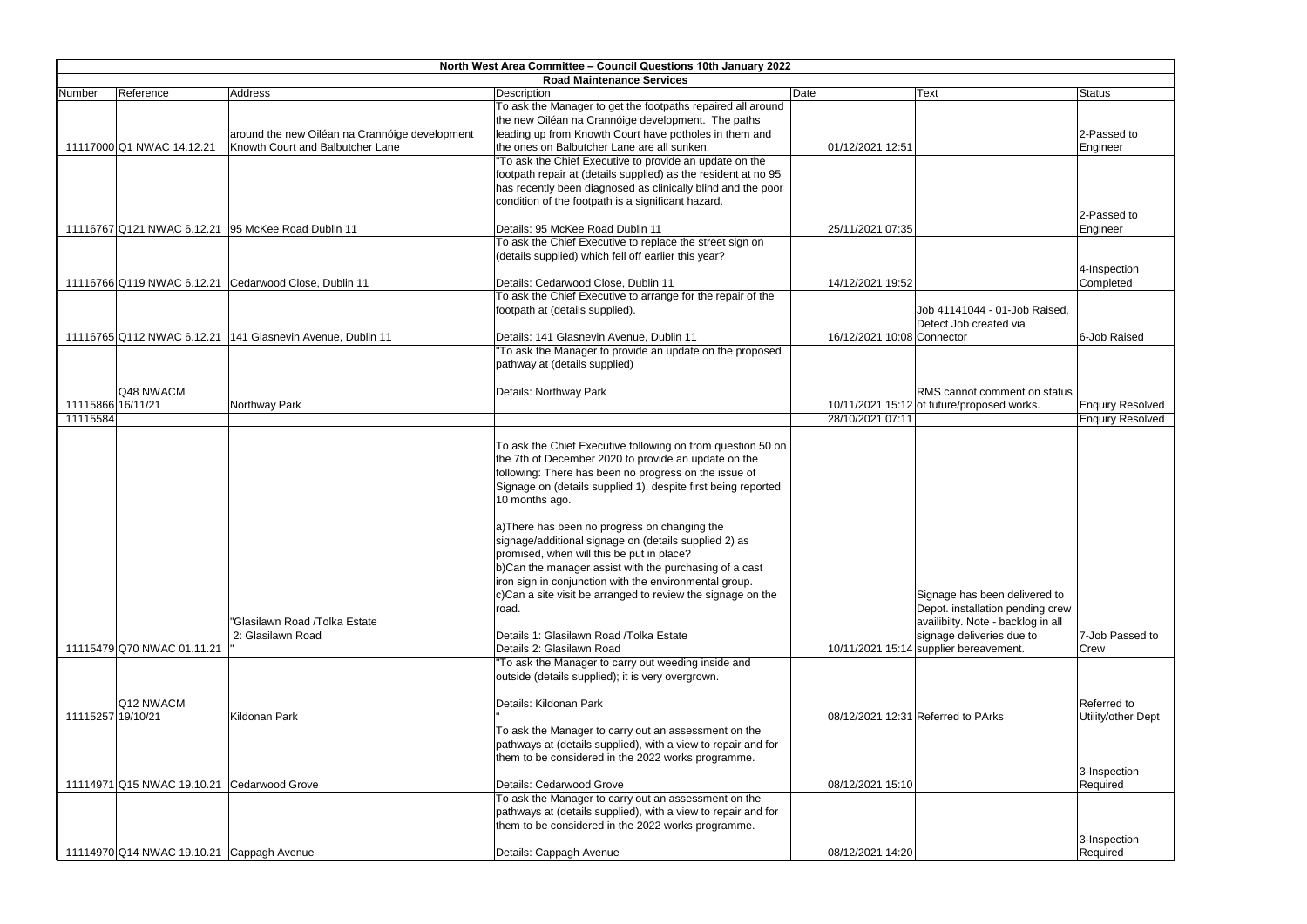|                   |                                                  |                                                   | North West Area Committee - Council Questions 10th January 2022 |                                     |                                                   |                         |
|-------------------|--------------------------------------------------|---------------------------------------------------|-----------------------------------------------------------------|-------------------------------------|---------------------------------------------------|-------------------------|
|                   |                                                  |                                                   | <b>Road Maintenance Services</b>                                |                                     |                                                   |                         |
| Number            | Reference                                        | Address                                           | Description                                                     | Date                                | <b>Text</b>                                       | Status                  |
|                   | Q11 NWACM                                        |                                                   | To ask the Manager to cut all of the bushes around Dolmen       |                                     |                                                   | 3-Inspection            |
|                   | 11114992 19/10/21                                | <b>DOLMEN COURT</b>                               | Court.                                                          | 06/10/2021 17:14                    |                                                   | Required                |
|                   |                                                  |                                                   |                                                                 |                                     |                                                   |                         |
|                   |                                                  |                                                   | To ask the Manager to look at replacing the slabs entering      |                                     |                                                   |                         |
|                   |                                                  |                                                   | the Poppintree Courts. Great progress has been made             |                                     |                                                   | 2-Passed to             |
|                   | 11114317 Q8 NWACM 21/09/21 Poppintree courts     |                                                   | inside the Courts but outside also needs to be replaced.        | 16/09/2021 12:26                    |                                                   | Engineer                |
|                   |                                                  |                                                   | To ask the Manager to paint the traffic ramps at the Virgin     |                                     |                                                   |                         |
|                   |                                                  |                                                   | Mary School as they are totally faded and are blended into      |                                     |                                                   | Referred to             |
|                   | 11114057 Q4 NWACM 21/09/21 Virgin Mary School    |                                                   | the road.                                                       | 08/12/2021 14:07 Issue for Traffic. |                                                   | Utility/other Dept      |
|                   |                                                  |                                                   | To ask the Manager to repair the footpath at St Canice's        |                                     |                                                   |                         |
|                   |                                                  |                                                   | Girls School where the Blue School Warden sign is on the        |                                     | Inspected, Holes due to bollards                  |                         |
|                   |                                                  | at St Canice's Girls School where the Blue School | path, as there are two big holes which people are tripping      |                                     | being broken and removed. New 4-Inspection        |                         |
|                   | 11114023 Q7 NWACM 21/09/21 Warden sign is        |                                                   | over.                                                           |                                     | 10/11/2021 15:16 bollard install to close.        | Completed               |
|                   |                                                  |                                                   | To ask the Manager to repair the footpaths on Plunkett          |                                     |                                                   |                         |
|                   |                                                  |                                                   | Road, several requests have gone over the years and no          |                                     |                                                   | 3-Inspection            |
|                   | 11114021 Q6 NWACM 21/09/21 Plunkett Road         |                                                   | improvements have taken place.                                  | 08/12/2021 14:50                    |                                                   | Required                |
|                   |                                                  |                                                   | To ask the Manager for an update on footpath repair works       |                                     |                                                   | 2-Passed to             |
|                   | 11114019 Q3 NWACM 21/09/21 Shanliss and Oldtown. |                                                   | in Shanliss and Oldtown.                                        | 08/09/2021 13:31                    |                                                   | Engineer                |
|                   |                                                  |                                                   | "To ask the Manager to arrange for an inspection and repair     |                                     |                                                   |                         |
|                   |                                                  |                                                   |                                                                 |                                     |                                                   |                         |
|                   |                                                  | "26                                               | of the pathway outside (details supplied)                       |                                     |                                                   |                         |
|                   | Q54 NWACM                                        | OAKWOOD PARK                                      |                                                                 |                                     |                                                   |                         |
| 11114037 21/09/21 |                                                  | DUBLIN11"                                         | Details: 26 Oakwood Park                                        | 14/12/2021 13:31                    |                                                   | 6-Job Raised            |
|                   |                                                  |                                                   |                                                                 |                                     | The repair required outside 41                    |                         |
|                   |                                                  |                                                   | To ask the Chief Executive to provide an update on the          |                                     | North Road, Finglas                               |                         |
|                   |                                                  | "41                                               | repair of the pathway at (details supplied).                    |                                     | corresponds to a sunken EIR                       |                         |
|                   |                                                  | NORTH ROAD                                        |                                                                 |                                     | utility reinstatement. This has                   |                         |
|                   | 11113519 Q74 NWCM 06/09/21                       | DUBLIN11                                          | Details: 41 North Road, Finglas.                                |                                     | 03/09/2021 11:32 been referred to EIR for action. | <b>Enquiry Resolved</b> |
|                   | Q51 NWACM                                        |                                                   | To ask the Manager to investigate the pathways at (details      |                                     |                                                   | 4-Inspection            |
|                   | 11111812 20/07/21                                | <b>SYCAMORE PARK</b>                              | supplied) with a view to repair.                                | 10/11/2021 15:25                    |                                                   | Completed               |
|                   | Q18 NWACM                                        | Ballymun Road particularly around Our Lady of     | To ask the Manager to repair the footpaths on Ballymun          |                                     |                                                   | 3-Inspection            |
| 11111805 20/07/21 |                                                  | Victories.                                        | Road particularly around Our Lady of Victories.                 | 03/09/2021 16:15                    |                                                   | Required                |
|                   | Q17 NWACM                                        |                                                   | To ask the Manager to repair the footpaths on Poppintree        |                                     |                                                   | 4-Inspection            |
|                   | 11111804 20/07/21                                | <b>POPPINTREE PARK LANE WEST</b>                  | Park Lane West.                                                 | 10/11/2021 15:26                    |                                                   | Completed               |
|                   |                                                  |                                                   |                                                                 |                                     |                                                   |                         |
|                   |                                                  |                                                   | "To ask the Manager to provide an update on the paving at       |                                     |                                                   |                         |
|                   |                                                  |                                                   | (details supplied) where the residents were expecting the       |                                     |                                                   |                         |
|                   |                                                  |                                                   | completion of the paving to be done in recent months.           |                                     |                                                   |                         |
|                   | Q19 NWACM                                        |                                                   |                                                                 |                                     |                                                   | 3-Inspection            |
|                   | 11115863 16/11/21                                | <b>CROMLECH COURT</b>                             | Details: Cromlech Court                                         | 03/11/2021 16:38                    |                                                   | Required                |
|                   |                                                  |                                                   | "To ask the Manager to arrange for the footpaths and road       |                                     |                                                   |                         |
|                   |                                                  |                                                   |                                                                 |                                     |                                                   |                         |
|                   |                                                  |                                                   | to be resurfaced on (details supplied). This was promised       |                                     |                                                   |                         |
|                   |                                                  |                                                   | years ago but the road has not received any attention in a      |                                     |                                                   |                         |
|                   |                                                  |                                                   | long time.                                                      |                                     |                                                   |                         |
|                   | Q16 NWACM                                        |                                                   |                                                                 |                                     |                                                   | 4-Inspection            |
|                   | 11115862 16/11/21                                | NORTH ROAD                                        | Details: North Road                                             | 14/12/2021 12:46                    |                                                   | Completed               |
|                   |                                                  |                                                   | "To ask the Manager to arrange for the footpaths on (details    |                                     |                                                   |                         |
|                   |                                                  |                                                   | supplied) to be fully re-instated as they are in need of        |                                     |                                                   |                         |
|                   |                                                  |                                                   | attention.                                                      |                                     |                                                   |                         |
|                   |                                                  |                                                   |                                                                 |                                     |                                                   |                         |
|                   | Q15 NWACM                                        |                                                   | Details: Cardiff Castle Road                                    |                                     |                                                   | 3-Inspection            |
|                   | 11115861 16/11/21                                | Cardiff Castle Road                               |                                                                 | 03/11/2021 16:34                    |                                                   | Required                |
|                   |                                                  |                                                   |                                                                 |                                     |                                                   |                         |
|                   |                                                  |                                                   | To ask the Manager to arrange for the repair/re-instatement     |                                     |                                                   |                         |
|                   | Q12 NWACM                                        |                                                   | of the roads and footpaths along Ballygall Avenue. They are     |                                     |                                                   |                         |
| 11115860 16/11/21 |                                                  | <b>Ballygall Avenue</b>                           | in a poor state and in need of immediate attention.             | 14/12/2021 13:03                    |                                                   | 6-Job Raised            |
|                   |                                                  |                                                   |                                                                 |                                     |                                                   |                         |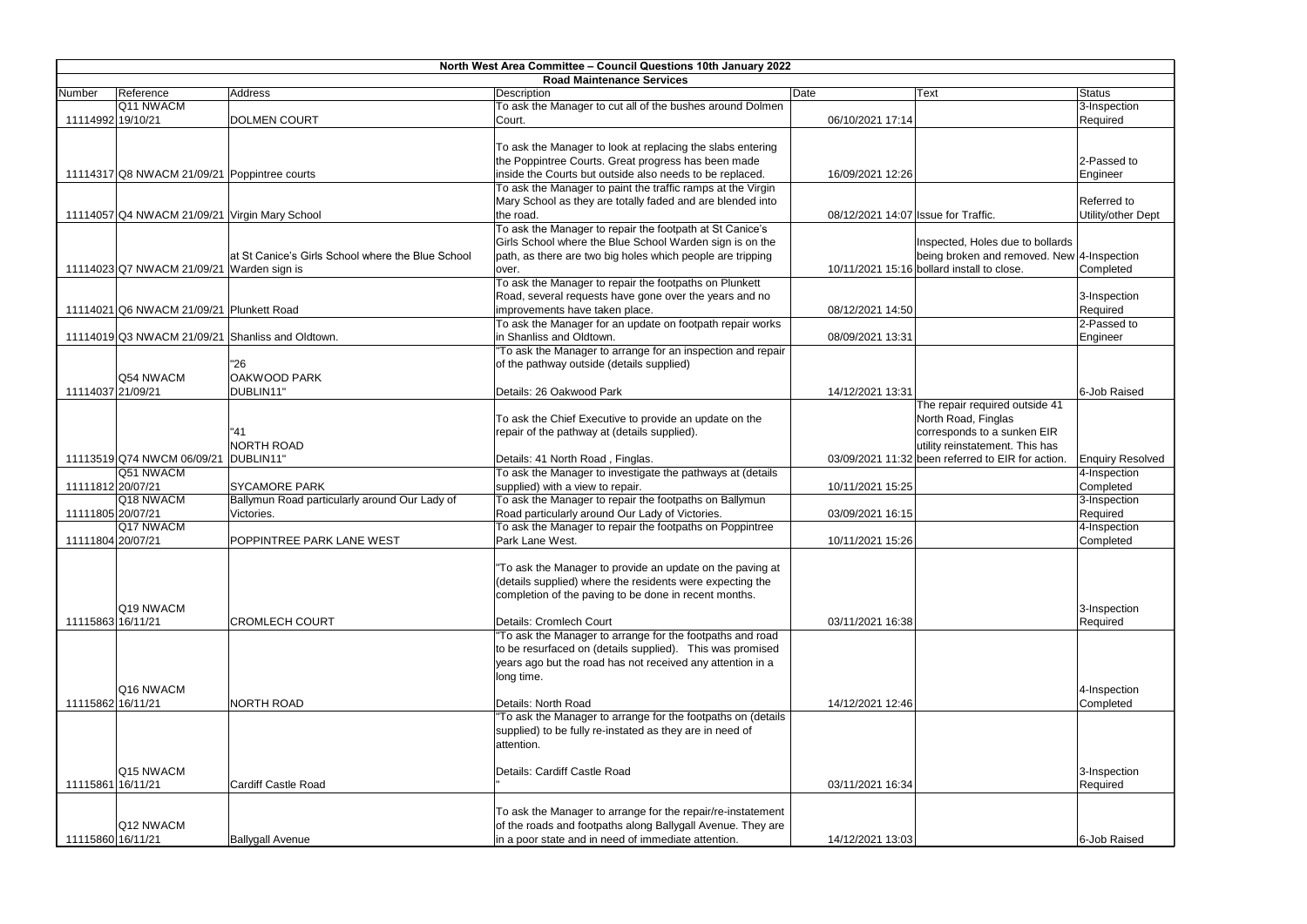|        |                                          |                                                                            | North West Area Committee - Council Questions 10th January 2022                                                               |                                 |                                                         |                         |
|--------|------------------------------------------|----------------------------------------------------------------------------|-------------------------------------------------------------------------------------------------------------------------------|---------------------------------|---------------------------------------------------------|-------------------------|
| Number | Reference                                | Address                                                                    | <b>Road Maintenance Services</b><br>Description                                                                               | Date                            | Text                                                    | <b>Status</b>           |
|        |                                          |                                                                            | To ask the Manager for the pothole at 19/21 Wellmount                                                                         |                                 |                                                         |                         |
|        |                                          |                                                                            | Road to be repaired. Can the Manager say when this road                                                                       |                                 |                                                         |                         |
|        |                                          |                                                                            | was resurfaced last and if this defect is covered under                                                                       |                                 |                                                         |                         |
|        | 11114974 Q54 NWAC 19.10.21               | 19/21 Wellmount Road                                                       | warranty.                                                                                                                     | 14/12/2021 10:40                |                                                         | 8-Job Completed         |
|        |                                          |                                                                            | To ask the Manager to arrange for the resurfacing of the                                                                      |                                 |                                                         |                         |
|        |                                          |                                                                            | road and paths at (details supplied). Could there be a case                                                                   |                                 |                                                         |                         |
|        |                                          |                                                                            | made to have the whole stretch of path on each side re-                                                                       |                                 |                                                         |                         |
|        |                                          |                                                                            | instated under the works programme for 2022.                                                                                  |                                 | Balbutcher Drive has been                               |                         |
|        |                                          |                                                                            |                                                                                                                               |                                 | provisionally included on the list                      |                         |
|        |                                          | Balbutcher Drive, particularly the potholes at the                         | Details: Balbutcher Drive, particularly the potholes at the                                                                   |                                 | of resurfacing works for 2022,                          |                         |
|        |                                          | entrance and outside no's                                                  | entrance and outside no's                                                                                                     |                                 | however this list is not finalised                      |                         |
|        | 11114973 Q48 NWAC 19.10.21               | 7,8,9,10,12,14,15,16,18,20,21,22,24,27,28.                                 | 7,8,9,10,12,14,15,16,18,20,21,22,24,27,28.                                                                                    |                                 | 10/11/2021 15:08 and is subject to change.              | <b>Enquiry Resolved</b> |
|        |                                          |                                                                            | To ask the Manager to arrange for the footpath to be re-                                                                      |                                 |                                                         |                         |
|        |                                          |                                                                            | instated on Ratoath Road between the junction of Ratoath                                                                      |                                 |                                                         |                         |
|        | Q16 NWACM                                |                                                                            | Avenue and Cappagh Road. The surface here is very                                                                             |                                 | Job 41140937 - 01-Job Raised,<br>Defect Job created via |                         |
|        | 11114032 21/09/21                        | Ratoath Road between the junction of Ratoath                               | uneven and there are a lot of elderly residents in the locality                                                               | 14/12/2021 12:05 Connector      |                                                         | 6-Job Raised            |
|        |                                          | Avenue and Cappagh Road                                                    | who use the footpath here.                                                                                                    |                                 |                                                         |                         |
|        |                                          |                                                                            |                                                                                                                               |                                 | A site investigation was carried                        |                         |
|        |                                          |                                                                            |                                                                                                                               |                                 | out at this location. There is a                        |                         |
|        |                                          |                                                                            |                                                                                                                               |                                 | temporary patch present where                           |                         |
|        |                                          |                                                                            |                                                                                                                               |                                 | a utility provider had carried out                      |                         |
|        |                                          |                                                                            |                                                                                                                               |                                 | works. There is a patch on the                          |                         |
|        |                                          |                                                                            |                                                                                                                               |                                 | lane way which is in good                               |                         |
|        |                                          |                                                                            |                                                                                                                               |                                 | condition, with another at the                          |                         |
|        |                                          |                                                                            | To ask the Manager to arrange for the footpath at Barrack                                                                     |                                 | footpath on the Finglas road.                           |                         |
|        |                                          |                                                                            | Lane (junction of N2 Finglas Road) to be re-instated as it is                                                                 |                                 | The second patch has settled                            |                         |
|        | Q15 NWACM                                |                                                                            | in poor condition following works recently leaving a                                                                          |                                 | locally. RMS will follow up with                        | 4-Inspection            |
|        | 11114030 21/09/21                        | Barrack Lane (junction of N2 Finglas Road)                                 | temporary tarmac surface.                                                                                                     |                                 | 10/11/2021 15:05 utility provider to address            | Completed               |
|        |                                          |                                                                            |                                                                                                                               |                                 |                                                         |                         |
|        | Q12 NWACM                                |                                                                            | To ask the Manager to arrange for the replacement of road                                                                     |                                 | Advised that both spellings                             |                         |
|        | 11114028 21/09/21                        | <b>Mellowes</b>                                                            | signs locally which have the name Mellows misspelled.                                                                         | 09/11/2021 16:08 acceptable.    |                                                         | <b>Enquiry Resolved</b> |
|        |                                          |                                                                            | To ask the Chief Executive to arrange for the leak on                                                                         |                                 |                                                         |                         |
|        |                                          |                                                                            | Ballygall Road West (steps at the rear of the Bottom of the                                                                   |                                 |                                                         |                         |
|        |                                          | Ballygall Road West (steps at the rear of the Bottom                       | Hill pub) to be repaired. This leak is going on for at least 6                                                                |                                 |                                                         | Referred to             |
|        | 11113518 Q56 NWCM 06/09/21               | of the Hill pub)                                                           | months now.                                                                                                                   | 03/09/2021 11:39 Drainage Issue |                                                         | Utility/other Dept      |
|        |                                          |                                                                            |                                                                                                                               |                                 |                                                         |                         |
|        |                                          |                                                                            | To ask the Manager to arrange for an inspection of the road                                                                   |                                 |                                                         |                         |
|        |                                          |                                                                            | surfaces in (details supplied). Both locations have been                                                                      |                                 |                                                         |                         |
|        |                                          |                                                                            | reported for many years now for the poor condition of some                                                                    |                                 |                                                         |                         |
|        |                                          |                                                                            | of the road surface and to only commit to half of the estate                                                                  |                                 | Glentuies Park has been                                 |                         |
|        |                                          |                                                                            | when contractors will be in the area is bad planning.<br>Glenties Park and for arrangements to be made to re-instate          |                                 |                                                         |                         |
|        |                                          | 11111803 Q8 NWACM 20/07/21 Glenties Park / Glenties Drive                  |                                                                                                                               | 06/09/2021 11:10 contracts      | included in the 2021 resurfacing                        |                         |
|        |                                          |                                                                            | anything necessary at the same time as Glenties Drive                                                                         |                                 |                                                         | <b>Enquiry Resolved</b> |
|        |                                          |                                                                            | To ask the Manager to arrange for bollards to be installed at<br>the corner that juts out at the entrance to Owensilla to the |                                 |                                                         |                         |
|        |                                          |                                                                            | side of no's 57/58. The residents have raised concerns that                                                                   |                                 |                                                         |                         |
|        |                                          |                                                                            | cars are being parked on that corner which blocks the view                                                                    |                                 |                                                         |                         |
|        |                                          |                                                                            | for drivers trying to get around it and concerns that a child                                                                 |                                 |                                                         |                         |
|        |                                          |                                                                            | would not be seen or that an emergency vehicle would not                                                                      |                                 |                                                         | Referred to             |
|        |                                          | 11111798 Q5 NWACM 20/07/21 entrance to Owensilla to the side of no's 57/58 | be able to get past.                                                                                                          |                                 | 03/09/2021 16:17 Redirected to TAG                      | Utility/other Dept      |
|        |                                          |                                                                            | To ask the Manager to arrange for an inspection of the                                                                        |                                 |                                                         |                         |
|        |                                          |                                                                            | ramps on (details supplied). The ones there are in poor                                                                       |                                 |                                                         |                         |
|        |                                          |                                                                            | condition and local residents have reported the scourge of                                                                    |                                 |                                                         |                         |
|        |                                          |                                                                            | scramblers and would like to see extra ramps installed to try                                                                 |                                 | Ramps provisionally included in                         | 4-Inspection            |
|        | 11111797 Q3 NWACM 20/07/21 WESTWOOD ROAD |                                                                            | and deal with this issue.                                                                                                     |                                 | 10/11/2021 15:59 major works list for 2022              | Completed               |
|        |                                          |                                                                            |                                                                                                                               |                                 |                                                         |                         |

| Text                                                                                                                                                                                                                                                                                                                                                                             | <b>Status</b>                     |
|----------------------------------------------------------------------------------------------------------------------------------------------------------------------------------------------------------------------------------------------------------------------------------------------------------------------------------------------------------------------------------|-----------------------------------|
|                                                                                                                                                                                                                                                                                                                                                                                  |                                   |
|                                                                                                                                                                                                                                                                                                                                                                                  | 8-Job Completed                   |
| Balbutcher Drive has been<br>provisionally included on the list<br>of resurfacing works for 2022,<br>however this list is not finalised<br>and is subject to change.                                                                                                                                                                                                             | <b>Enquiry Resolved</b>           |
| Job 41140937 - 01-Job Raised,<br>Defect Job created via<br>Connector                                                                                                                                                                                                                                                                                                             | 6-Job Raised                      |
| A site investigation was carried<br>out at this location. There is a<br>temporary patch present where<br>a utility provider had carried out<br>works. There is a patch on the<br>lane way which is in good<br>condition, with another at the<br>footpath on the Finglas road.<br>The second patch has settled<br>locally. RMS will follow up with<br>utility provider to address | 4-Inspection<br>Completed         |
| Advised that both spellings<br>acceptable.                                                                                                                                                                                                                                                                                                                                       | <b>Enquiry Resolved</b>           |
| Drainage Issue                                                                                                                                                                                                                                                                                                                                                                   | Referred to<br>Utility/other Dept |
| Glentuies Park has been<br>included in the 2021 resurfacing<br>contracts                                                                                                                                                                                                                                                                                                         | <b>Enquiry Resolved</b>           |
| Redirected to TAG                                                                                                                                                                                                                                                                                                                                                                | Referred to<br>Utility/other Dept |
| Ramps provisionally included in                                                                                                                                                                                                                                                                                                                                                  | 4-Inspection                      |
| major works list for 2022                                                                                                                                                                                                                                                                                                                                                        | Completed                         |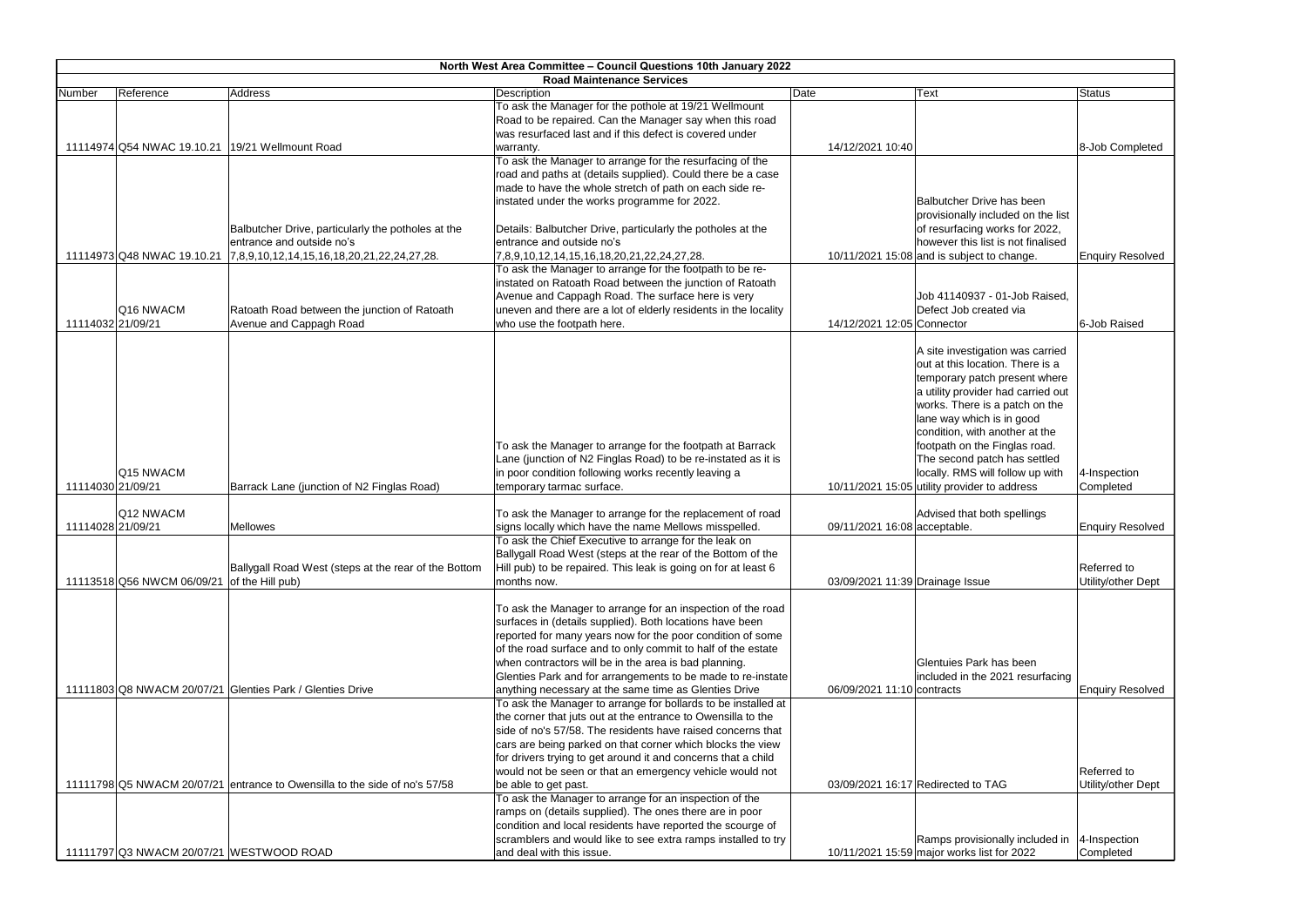|                   |                          |                                              | North West Area Committee - Council Questions 10th January 2022   |                                    |                                               |                         |
|-------------------|--------------------------|----------------------------------------------|-------------------------------------------------------------------|------------------------------------|-----------------------------------------------|-------------------------|
|                   |                          |                                              | <b>Road Maintenance Services</b>                                  |                                    |                                               |                         |
| Number            | Reference                | Address                                      | Description                                                       | Date                               | <b>Text</b>                                   | <b>Status</b>           |
|                   |                          |                                              | To ask the Manager to arrange for the ramps on (details           |                                    |                                               |                         |
|                   |                          |                                              | supplied) to be upgraded as they are seriously degraded           |                                    |                                               |                         |
|                   |                          |                                              | from usage. Can the Manager give a timeframe for                  |                                    | Ramps provisionally included in  4-Inspection |                         |
|                   |                          | 11111796 Q1 NWACM 20/07/21 ABBOTSTOWN AVENUE | completion of works if they are already on a schedule.            |                                    | 10/11/2021 15:58 major works list for 2022    | Completed               |
|                   |                          |                                              | "To ask the Chief Executive to arrange for effective speed        |                                    |                                               |                         |
|                   |                          |                                              | ramps to be installed at the entrance to (details supplied) as    |                                    | Sandyhill Court have been                     |                         |
|                   |                          |                                              | visitors in cars enter the cul-de-sac too fast while children     |                                    | provided with a small raised                  |                         |
|                   |                          |                                              | are out playing. It is often used as a turnaround point for       |                                    | table at the entrance in                      |                         |
|                   |                          |                                              | passing traffic. There are a lot of children in the Court and all |                                    | accordance with the best                      |                         |
|                   |                          |                                              | of the residents want safety measures there so they can           |                                    | practice design standards.                    |                         |
|                   |                          |                                              | play safely.                                                      |                                    | No further engineering                        |                         |
|                   |                          |                                              |                                                                   |                                    | measures are recommended at                   |                         |
|                   |                          |                                              | Details: Sandyhill Court                                          |                                    | this time.                                    |                         |
|                   | 11111339 Q84 CM 05/07/21 | <b>SANDYHILL COURT</b>                       |                                                                   | 03/09/2021 11:30                   |                                               | <b>Enquiry Resolved</b> |
|                   | Q56 NWACM                |                                              | To ask the Manager when the bollard outside (details              |                                    |                                               |                         |
| 11111808 20/07/21 |                          | 113 Jamestown Road                           | supplied) will be replaced.                                       | 10/11/2021 15:54 Bollard installed |                                               | <b>Enquiry Resolved</b> |
|                   |                          |                                              |                                                                   |                                    |                                               |                         |
|                   |                          |                                              |                                                                   |                                    | "Response to CQ:                              |                         |
|                   |                          |                                              |                                                                   |                                    | Road Maintenance Services do                  |                         |
|                   |                          |                                              |                                                                   |                                    | not have the resources to carry               |                         |
|                   |                          |                                              |                                                                   |                                    | out regular surveys of large                  |                         |
|                   |                          |                                              |                                                                   |                                    | estates in order to identify                  |                         |
|                   |                          |                                              |                                                                   |                                    | possible defects. Please identify             |                         |
|                   |                          |                                              |                                                                   |                                    | particular defects that need to               |                         |
|                   |                          |                                              |                                                                   |                                    | be addressed.                                 |                         |
|                   |                          |                                              |                                                                   |                                    | Once a defect is identified an                |                         |
|                   |                          |                                              |                                                                   |                                    | inspection will be scheduled.                 |                         |
|                   |                          |                                              |                                                                   |                                    | Any issues will be logged onto                |                         |
|                   |                          |                                              |                                                                   |                                    | Confirm - our asset                           |                         |
|                   |                          |                                              |                                                                   |                                    | management system for                         |                         |
|                   |                          |                                              | To ask the Chief Executive to arrange for a full assessment       |                                    | attention and repair. Time line               |                         |
|                   |                          |                                              | and repair of the pathways at (details supplied).                 |                                    | for repair will depend on severity            |                         |
|                   |                          |                                              |                                                                   |                                    | of defect and crew availability.              |                         |
|                   | 11111209 Q47 CM 05/07/21 | Grove Park Avenue , Drive and Crescent       | Details: Grove Park Avenue , Drive and Crescent                   | 03/09/2021 10:48                   |                                               | <b>Enquiry Resolved</b> |
|                   |                          |                                              |                                                                   |                                    | A site inspection was carried out             |                         |
|                   |                          |                                              |                                                                   |                                    | at this location to review the                |                         |
|                   |                          |                                              |                                                                   |                                    | issues raised. The roads in                   |                         |
|                   |                          |                                              |                                                                   |                                    | Glasnevin Park were found to be               |                         |
|                   |                          |                                              |                                                                   |                                    | in generally good to fair                     |                         |
|                   |                          |                                              |                                                                   |                                    | condition. However, there are a               |                         |
|                   |                          |                                              |                                                                   |                                    | number of localised defects that              |                         |
|                   |                          |                                              | To ask the Chief Executive to arrange for a full assessment       |                                    | do require attention. These                   |                         |
|                   |                          |                                              | and repair of the roadway at (details supplied)                   |                                    | have been logged onto Confirm,                |                         |
|                   |                          |                                              |                                                                   |                                    | Road Maintenance Asset                        | 4-Inspection            |
|                   | 11111208 Q46 CM 05/07/21 | Glasnevin Park, Dublin 11                    | Details: Glasnevin Park, Dublin 11                                |                                    | 10/11/2021 15:02 Management Database          | Completed               |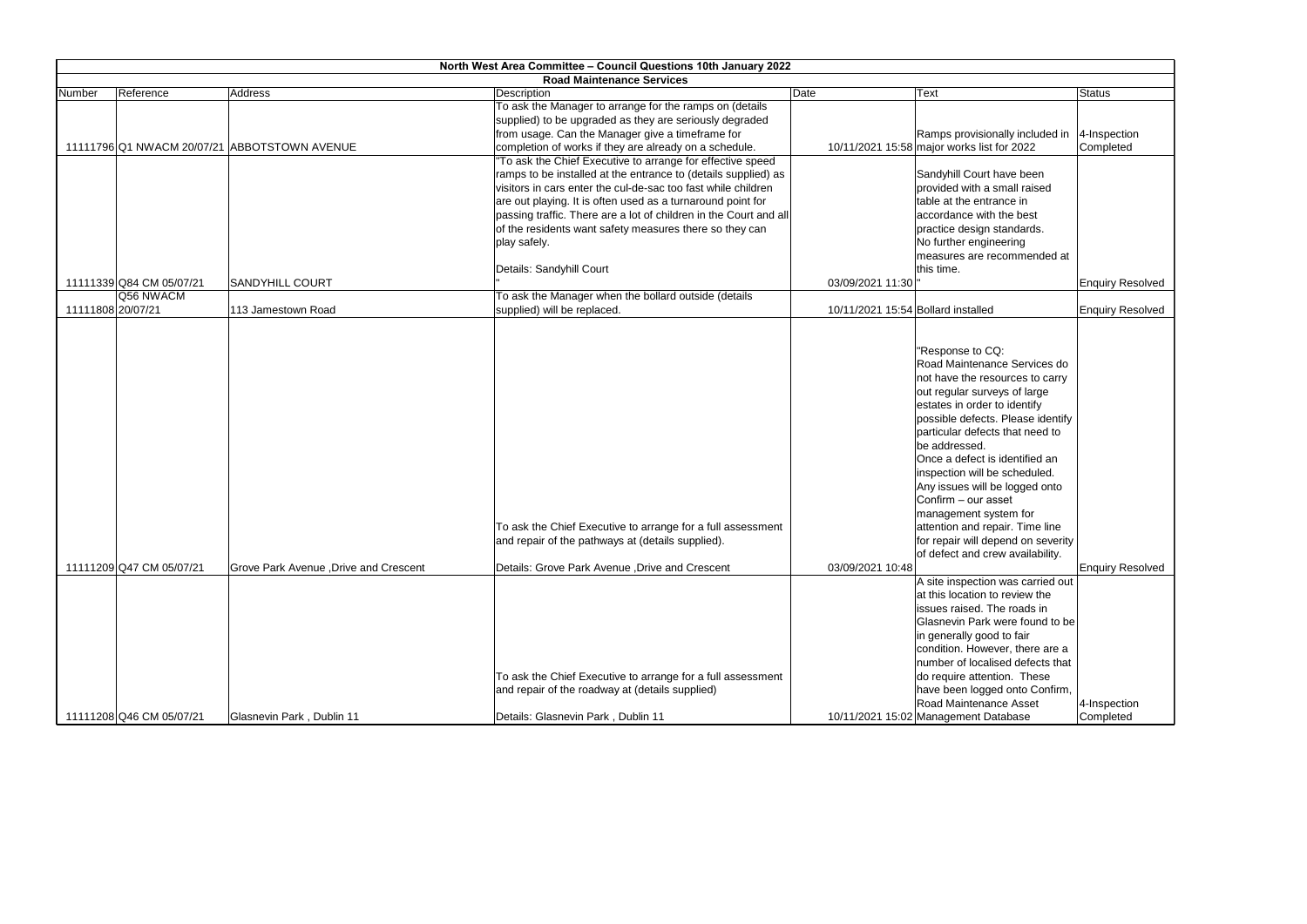|        |                                |                                                                           | North West Area Committee - Council Questions 10th January 2022<br><b>Road Maintenance Services</b>                                                                                                                     |                             |                                                                  |                           |
|--------|--------------------------------|---------------------------------------------------------------------------|-------------------------------------------------------------------------------------------------------------------------------------------------------------------------------------------------------------------------|-----------------------------|------------------------------------------------------------------|---------------------------|
| Number | Reference                      | Address                                                                   | Description                                                                                                                                                                                                             | Date                        | <b>Text</b>                                                      | Status                    |
|        |                                |                                                                           | To ask the Manager following on from the Area Committee<br>question asked in February 2021 to ask the manager to<br>provide an update on the ramp being too high at (details<br>supplied) and when will it be repaired. |                             |                                                                  |                           |
|        |                                |                                                                           | Details: Casement Road<br>Reply<br>Reply Question 33 February NWA Meeting                                                                                                                                               |                             |                                                                  |                           |
|        |                                |                                                                           | Road Maintenance Services will arrange to reinstate the<br>disabled dishing to a standard upstand.                                                                                                                      |                             |                                                                  |                           |
|        | Q52 NWACM                      |                                                                           | In addition, the Infrastructure Management Unit will<br>investigate what utility has carried out the recent works (both<br>recent concrete and macadam works) at the entrance to                                        |                             |                                                                  |                           |
|        | 11110499 15/06/21              | <b>Casement Road</b>                                                      | Mellowes Park.                                                                                                                                                                                                          |                             | 03/09/2021 14:39 Dishing reconstructed.                          | <b>Enquiry Resolved</b>   |
|        |                                |                                                                           | "To ask the Manager to investigate the possibility of<br>installing a ramp for wheelchair and buggy users at (details<br>supplied)                                                                                      |                             |                                                                  |                           |
|        | Q50 NWACM<br>11110433 15/06/21 | "Barry Avenue (at St Kevin's School to St Joseph's<br>school/ Barry Road) | Details: Barry Avenue (at St Kevin's School to St Joseph's<br>school/ Barry Road)                                                                                                                                       |                             | Assessment of location<br>10/11/2021 15:22 suitability underway. | 4-Inspection<br>Completed |
|        |                                |                                                                           | issues raised in motion 4 at the January 2021 area<br>committee meeting in relation to (details supplied).                                                                                                              |                             |                                                                  |                           |
|        |                                |                                                                           | Details: 1) Additional signage be put up on a pole to clearly<br>identify where Glasilawn<br>Road begins.<br>2) The residents group be assisted in purchasing a<br>cast iron sign for the                               |                             |                                                                  |                           |
|        |                                |                                                                           | entrance to the road.<br>3) The Tolka Estate signs are at both ends of the road with<br>arrows yet these<br>are absent for Glasilawn, can these be reviewed.                                                            |                             |                                                                  |                           |
|        |                                |                                                                           | Reply                                                                                                                                                                                                                   |                             |                                                                  |                           |
|        |                                |                                                                           | Contact:<br>Tel:<br>Email:                                                                                                                                                                                              |                             |                                                                  |                           |
|        |                                |                                                                           | Report Motion 4 January 2021                                                                                                                                                                                            |                             |                                                                  |                           |
|        |                                |                                                                           | Road Maintenance Services Division is progressing with a<br>review of signage in place on Glasilawn Road in the vicinity<br>of Tolka Estate, but completion of this review has been                                     |                             |                                                                  |                           |
|        |                                | "Glasilawn Road                                                           | delayed due to the Christmas break and annual leave<br>arrangements for staff involved. However, it should be                                                                                                           |                             |                                                                  |                           |
|        | 11110366 Q48 15/06/21 NWAC     |                                                                           | completed in a matter of weeks. A site inspection is an<br>integral part of this process. Any additional or replacement                                                                                                 | 03/09/2021 12:12 installed. | Name plate delivered, to be                                      | Nameplate<br>Ordered      |

|                 | Status                  |
|-----------------|-------------------------|
|                 |                         |
|                 |                         |
|                 |                         |
|                 |                         |
|                 |                         |
|                 |                         |
|                 |                         |
|                 |                         |
|                 |                         |
|                 |                         |
|                 |                         |
|                 |                         |
|                 |                         |
| structed.       | <b>Enquiry Resolved</b> |
|                 |                         |
|                 |                         |
|                 |                         |
|                 |                         |
| of location     | 4-Inspection            |
| lerway.         | Completed               |
|                 |                         |
|                 |                         |
|                 |                         |
|                 |                         |
|                 |                         |
|                 |                         |
|                 |                         |
|                 |                         |
|                 |                         |
|                 |                         |
|                 |                         |
|                 |                         |
|                 |                         |
|                 |                         |
|                 |                         |
|                 |                         |
|                 |                         |
|                 |                         |
|                 |                         |
|                 |                         |
|                 |                         |
|                 |                         |
|                 |                         |
|                 |                         |
|                 |                         |
|                 |                         |
| elivered, to be | Nameplate               |
|                 | Ordered                 |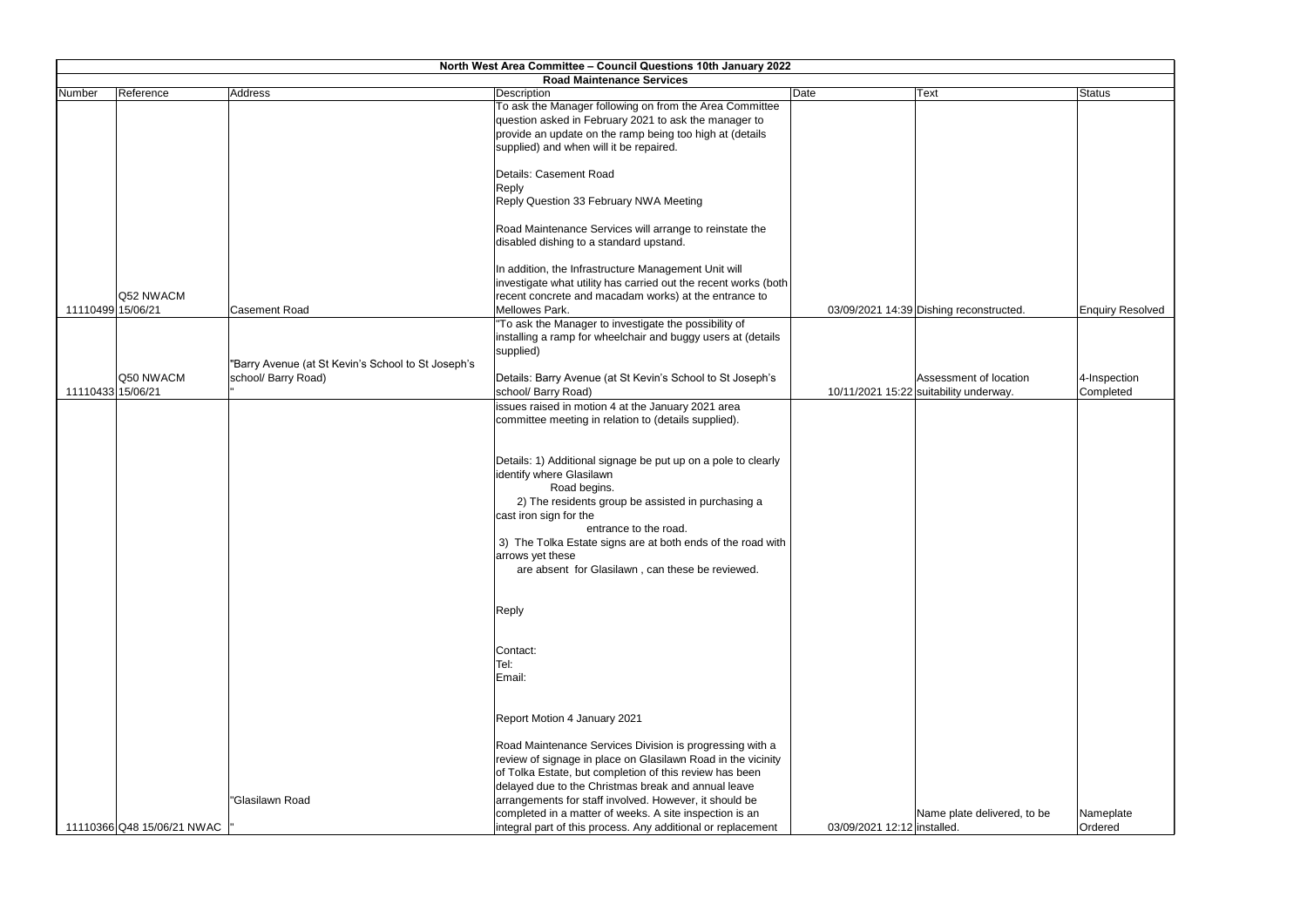|                                        |                                            |                                                                                                               | North West Area Committee - Council Questions 10th January 2022                                                                                                                                                                                                                                                                                                                                                                                                                                             |                                                   |                                                                                                                                                                                                                                                                                                                                                                                                                                                                                                                                                                                                                                                                                                                         |                                                                                  |
|----------------------------------------|--------------------------------------------|---------------------------------------------------------------------------------------------------------------|-------------------------------------------------------------------------------------------------------------------------------------------------------------------------------------------------------------------------------------------------------------------------------------------------------------------------------------------------------------------------------------------------------------------------------------------------------------------------------------------------------------|---------------------------------------------------|-------------------------------------------------------------------------------------------------------------------------------------------------------------------------------------------------------------------------------------------------------------------------------------------------------------------------------------------------------------------------------------------------------------------------------------------------------------------------------------------------------------------------------------------------------------------------------------------------------------------------------------------------------------------------------------------------------------------------|----------------------------------------------------------------------------------|
|                                        |                                            |                                                                                                               | <b>Road Maintenance Services</b>                                                                                                                                                                                                                                                                                                                                                                                                                                                                            |                                                   |                                                                                                                                                                                                                                                                                                                                                                                                                                                                                                                                                                                                                                                                                                                         |                                                                                  |
| Number                                 | Reference                                  | Address                                                                                                       | Description                                                                                                                                                                                                                                                                                                                                                                                                                                                                                                 | Date                                              | <b>Text</b>                                                                                                                                                                                                                                                                                                                                                                                                                                                                                                                                                                                                                                                                                                             | <b>Status</b>                                                                    |
|                                        | 11110365 Q45 15/06/21 NWAC                 | "Willow Park area                                                                                             | "To ask the Manager for a list of pathways due to be<br>repaired in (details supplied) and an expected timeline for<br>repair.<br>Details: Willow Park area                                                                                                                                                                                                                                                                                                                                                 |                                                   | Response: Willow Park estate<br>covers a large area with a<br>number of streets and roads<br>included. Can further information<br>be provided to identify specific<br>03/09/2021 13:21 defects to be investigated?                                                                                                                                                                                                                                                                                                                                                                                                                                                                                                      | <b>Enquiry Resolved</b>                                                          |
|                                        |                                            | 85 Willow Park Grove                                                                                          | "To ask the Manager to provide an update on the repair of<br>the pathway outside (details supplied)                                                                                                                                                                                                                                                                                                                                                                                                         |                                                   |                                                                                                                                                                                                                                                                                                                                                                                                                                                                                                                                                                                                                                                                                                                         |                                                                                  |
|                                        | 11110364 Q44 15/06/21 NWAC                 |                                                                                                               | Details: 85 Willow Park Grove                                                                                                                                                                                                                                                                                                                                                                                                                                                                               |                                                   | 03/09/2021 13:49 Job raised: 41095747                                                                                                                                                                                                                                                                                                                                                                                                                                                                                                                                                                                                                                                                                   | <b>Enquiry Resolved</b>                                                          |
| 11115868 16/11/21<br>11115864 16/11/21 | Q23 NWACM<br>Q27 NWACM                     | walkway between Balbutcher Lane and the bus stop<br>number 7277 on St Margaret's Road<br><b>SYCAMORE PARK</b> | To ask the Manager to examine the possibility of<br>maintaining the walkway between Balbutcher Lane and the<br>bus stop number 7277 on St Margaret's Road as it is<br>currently quite unsafe and poorly lit.<br>To ask the Manager can the free standing street sign on the<br>eastern side of Sycamore Park, beside number 58, be<br>removed as there are two other street name signs on the<br>road<br>To ask the Manager to arrange for repair of the three<br>potholes at the top of (details supplied) | 08/12/2021 12:29<br>08/12/2021 12:30 pedestrians. | RMS Is responsible for the<br>maintenance of existing taken in<br>charge infrastructure. The estate<br>of Baile Na Laochra has not yet<br>been taken in charge and further<br>developments are ongoing. A<br>proposal for a new path to DCC<br>standards should be made to<br>the road Construction and<br>Design Dept.<br>RMS will not remove the free<br>standing name plates unless<br>there is a valid safety reason.<br>The two signs at street level<br>serve to direct motorists coming<br>from East and West along<br>Sycamore Road. Whilst there is<br>a third house mounted sign,<br>there is a large tree adjacent to<br>number 58, which can obscure<br>the view of this sign for<br>oncoming motorists and | Resolved - No<br><b>Further Action</b><br>Resolved - No<br><b>Further Action</b> |
| 11114996 19/10/21                      | Q39 NWACM                                  | Drapier Green, near no. 2/3 Drapier Green.                                                                    | Details: Drapier Green, near no. 2/3 Drapier Green.                                                                                                                                                                                                                                                                                                                                                                                                                                                         | 14/12/2021 19:44                                  |                                                                                                                                                                                                                                                                                                                                                                                                                                                                                                                                                                                                                                                                                                                         | 6-Job Raised                                                                     |
|                                        | Q38 NWACM                                  |                                                                                                               | To ask the Manager to repair the road surface at the<br>junction of Virginia Park and Drive as the surrounding                                                                                                                                                                                                                                                                                                                                                                                              |                                                   | Job 41140928 - 01-Job Raised,<br>Defect Job created via                                                                                                                                                                                                                                                                                                                                                                                                                                                                                                                                                                                                                                                                 |                                                                                  |
| 11114994 19/10/21                      |                                            | junction of Virginia Park and Drive                                                                           | tarmac has ravelled to a severe extent.                                                                                                                                                                                                                                                                                                                                                                                                                                                                     | 14/12/2021 11:00 Connector                        |                                                                                                                                                                                                                                                                                                                                                                                                                                                                                                                                                                                                                                                                                                                         | 6-Job Raised                                                                     |
| 11114993 19/10/21                      | Q31 NWACM                                  | OAKWOOD AVENUE                                                                                                | To ask the Manager can the pavements on Oakwood<br>Avenue be inspected with a view to next year's works<br>programme.                                                                                                                                                                                                                                                                                                                                                                                       | 06/10/2021 17:16                                  |                                                                                                                                                                                                                                                                                                                                                                                                                                                                                                                                                                                                                                                                                                                         | 3-Inspection<br>Required                                                         |
|                                        | 11114972 Q30 NWAC 19.10.21 Wellmount Drive |                                                                                                               | To ask the Manager can the pavements on Wellmount Drive<br>be inspected with a view to next year's works programme<br>To ask the Manager to inspect and repair the pavement at<br>(details supplied) as the tarmac surface has ravelled and is<br>uneven.                                                                                                                                                                                                                                                   | 06/10/2021 15:28                                  |                                                                                                                                                                                                                                                                                                                                                                                                                                                                                                                                                                                                                                                                                                                         | 2-Passed to<br>Engineer                                                          |
| 11114036 21/09/21                      | Q34 NWACM                                  | 1-4 Glasilawn Avenue, Dublin 11                                                                               | Details: 1-4 Glasilawn Avenue, Dublin 11                                                                                                                                                                                                                                                                                                                                                                                                                                                                    | 08/12/2021 14:41                                  |                                                                                                                                                                                                                                                                                                                                                                                                                                                                                                                                                                                                                                                                                                                         | 3-Inspection<br>Required                                                         |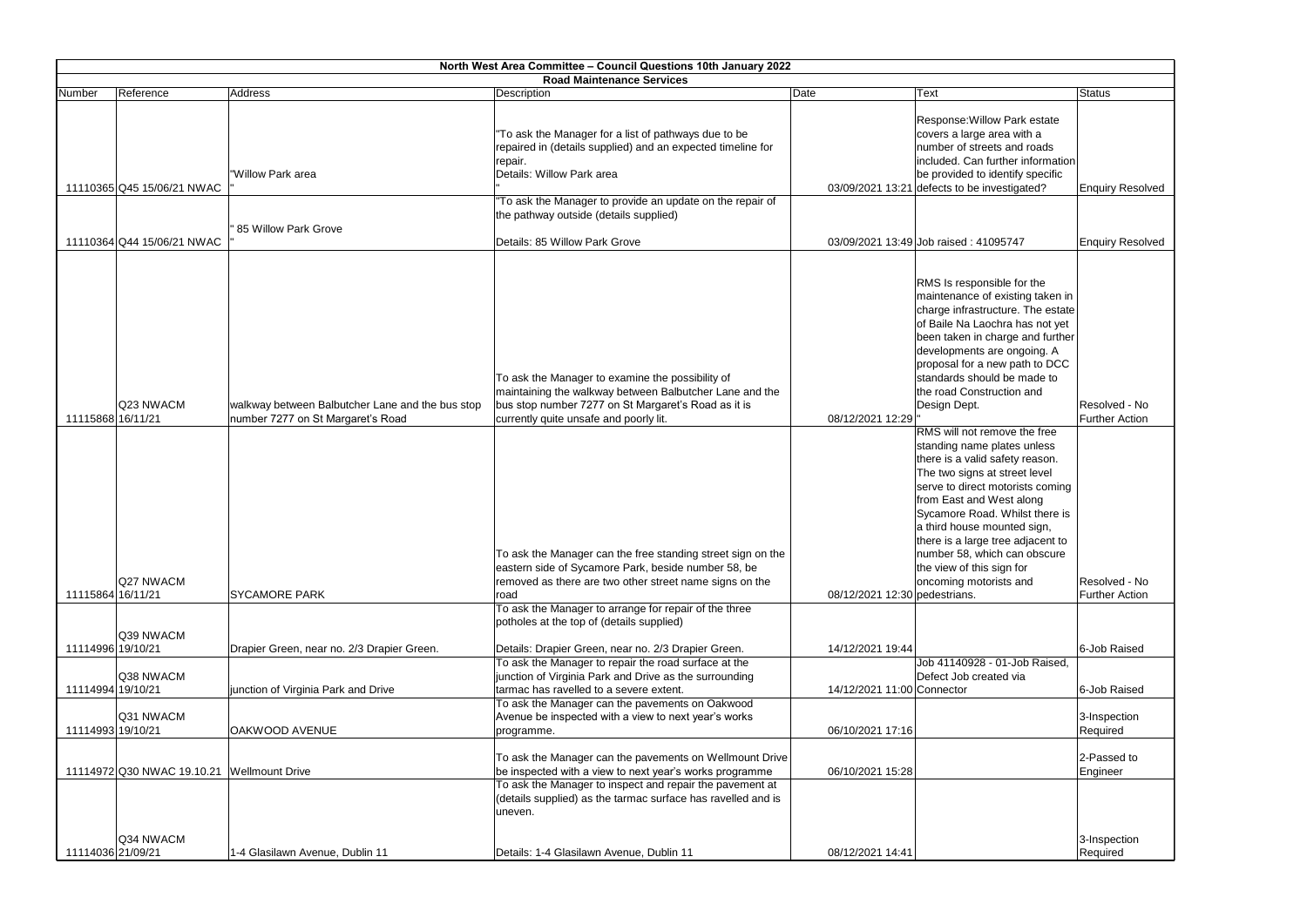|                   | North West Area Committee - Council Questions 10th January 2022                                                    |                                                             |                                                                                                                 |                                 |                                                |                           |  |
|-------------------|--------------------------------------------------------------------------------------------------------------------|-------------------------------------------------------------|-----------------------------------------------------------------------------------------------------------------|---------------------------------|------------------------------------------------|---------------------------|--|
|                   | <b>Road Maintenance Services</b><br>Reference<br>Description<br>Address<br>Date<br><b>Status</b><br>Number<br>Text |                                                             |                                                                                                                 |                                 |                                                |                           |  |
|                   |                                                                                                                    |                                                             | To ask the Manager to repair the pothole in the road surface                                                    |                                 |                                                |                           |  |
|                   |                                                                                                                    |                                                             | at (details supplied) as it is quite deep and a danger to                                                       |                                 | Inspection Completed. Drapier                  |                           |  |
|                   |                                                                                                                    |                                                             | vehicles and pedestrians.                                                                                       |                                 | Green added to provisional list                |                           |  |
|                   | Q33 NWACM                                                                                                          |                                                             |                                                                                                                 |                                 | for future major works. Localised 4-Inspection |                           |  |
| 11114035 21/09/21 |                                                                                                                    | 3-4 Drapier Green, Dublin 11                                | Details: 3-4 Drapier Green, Dublin 11                                                                           | 10/11/2021 14:43 defect logged. |                                                | Completed                 |  |
|                   |                                                                                                                    |                                                             | To ask the Manager to review the safety for pedestrians at                                                      |                                 |                                                |                           |  |
|                   |                                                                                                                    |                                                             | the shops on (details supplied) as cars mount the pavement                                                      |                                 |                                                |                           |  |
|                   |                                                                                                                    |                                                             | often at speed in order to park. Can enforcement measures                                                       |                                 |                                                |                           |  |
|                   | Q38 NWACM                                                                                                          |                                                             | be taken or infrastructure such as bollards or planters                                                         |                                 |                                                | Referred to               |  |
| 11111811 20/07/21 |                                                                                                                    | <b>Fitzmaurice Road</b>                                     | installed.                                                                                                      |                                 | 03/09/2021 13:57 Referred to TAG               | Utility/other Dept        |  |
|                   |                                                                                                                    |                                                             | To ask the Manager to replace the dip in the footpath at the                                                    |                                 |                                                |                           |  |
|                   |                                                                                                                    |                                                             | southern edge of (details supplied) on the green. The                                                           |                                 |                                                |                           |  |
|                   |                                                                                                                    |                                                             | footpaths were recently resurfaced but the dip is too high                                                      |                                 |                                                |                           |  |
|                   | Q34 NWACM                                                                                                          |                                                             | and local residents in wheelchairs and mobility units have                                                      |                                 |                                                | 7-Job Passed to           |  |
| 11111810 20/07/21 |                                                                                                                    | <b>Tolka Estate</b>                                         | difficulty accessing the green via the pavement.                                                                |                                 | 09/11/2021 16:07 Contractor assigned to repair | Crew                      |  |
|                   |                                                                                                                    |                                                             | To ask the Manager to install planters or bollards on the                                                       |                                 | <b>Road Maintenance Services</b>               |                           |  |
|                   |                                                                                                                    |                                                             | road at (details supplied) as there used to be planters on                                                      |                                 | Division have inspected this                   |                           |  |
|                   |                                                                                                                    |                                                             | this laneway to show that it was not a through road, the area                                                   |                                 | location and can confirm that                  |                           |  |
|                   | Q33 NWACM                                                                                                          |                                                             | has recently seen scrambler bikes going through the                                                             |                                 | bollards are in place across the               |                           |  |
| 11111809 20/07/21 |                                                                                                                    | 39 to 50 Westwood Road                                      | laneway at speed regularly.                                                                                     |                                 | 06/09/2021 11:15 width of the road.            | <b>Enquiry Resolved</b>   |  |
|                   | Q29 NWACM                                                                                                          |                                                             | To ask the Manager to repair the road surface in (details                                                       |                                 |                                                |                           |  |
| 11111794 20/07/21 |                                                                                                                    | <b>Beneavin Park</b>                                        | supplied), as it is very badly cracked and a cyclist recently<br>came off their bike due to the poor condition. | 25/08/2021 13:12                |                                                | 4-Inspection<br>Completed |  |
|                   |                                                                                                                    |                                                             |                                                                                                                 |                                 |                                                |                           |  |
|                   |                                                                                                                    |                                                             | "To ask the Chief Executive to replace the tarmac at the                                                        |                                 |                                                |                           |  |
|                   |                                                                                                                    |                                                             | junction of (details supplied) as it has ravelled and is in need                                                |                                 |                                                |                           |  |
|                   |                                                                                                                    |                                                             | of repair.                                                                                                      |                                 |                                                |                           |  |
|                   |                                                                                                                    |                                                             |                                                                                                                 |                                 |                                                |                           |  |
|                   |                                                                                                                    |                                                             | Details: Ferndale Avenue and Ballygall Road East Dublin 11                                                      |                                 |                                                | Referred to               |  |
|                   | 11111222 Q79 CM 05/07/21                                                                                           | Ferndale Avenue and Ballygall Road East Dublin 11           |                                                                                                                 |                                 | 03/09/2021 14:51 Referrerd to TAG              | Utility/other Dept        |  |
|                   |                                                                                                                    |                                                             | To ask the Manager to repair the road surface outside                                                           |                                 |                                                |                           |  |
|                   |                                                                                                                    |                                                             | (details supplied) as there are two potholes.                                                                   |                                 |                                                |                           |  |
|                   |                                                                                                                    |                                                             |                                                                                                                 |                                 |                                                |                           |  |
|                   |                                                                                                                    |                                                             |                                                                                                                 |                                 | Job Number 41090950                            |                           |  |
|                   |                                                                                                                    | 11110363 Q32 15/06/21 NWAC 2 Drapier Green, Dublin 11       | Details: 2 Drapier Green, Dublin 11                                                                             | 10/11/2021 14:37 Completed      |                                                | 8-Job Completed           |  |
|                   |                                                                                                                    |                                                             | "To ask the Manager to provide an update on the repair of                                                       |                                 |                                                |                           |  |
|                   |                                                                                                                    |                                                             | the public side of the footpath at the shops on (details                                                        |                                 |                                                |                           |  |
|                   |                                                                                                                    |                                                             | supplied) which funding was provided for.                                                                       |                                 |                                                |                           |  |
|                   |                                                                                                                    |                                                             |                                                                                                                 |                                 |                                                |                           |  |
|                   |                                                                                                                    |                                                             |                                                                                                                 |                                 |                                                |                           |  |
|                   |                                                                                                                    | <b>Glasnevin Avenue</b>                                     | Details: Glasnevin Avenue                                                                                       |                                 | Question directed to local area                |                           |  |
|                   | 11110362 Q31 15/06/21 NWAC                                                                                         |                                                             |                                                                                                                 | 03/09/2021 14:20 office.        |                                                | <b>Enquiry Resolved</b>   |  |
|                   |                                                                                                                    |                                                             | To ask the Manager to repair the footpath at (details                                                           |                                 |                                                |                           |  |
|                   |                                                                                                                    |                                                             | supplied)                                                                                                       |                                 |                                                |                           |  |
|                   |                                                                                                                    |                                                             |                                                                                                                 |                                 |                                                |                           |  |
|                   |                                                                                                                    |                                                             |                                                                                                                 |                                 |                                                |                           |  |
|                   |                                                                                                                    | 11110361 Q27 15/06/21 NWAC   4 Maolbhuille Road, Dublin 11. | Details: 24 Maolbhuille Road, Dublin 11.                                                                        |                                 | 03/09/2021 12:20 Job raised 41126987           | <b>Enquiry Resolved</b>   |  |
|                   |                                                                                                                    |                                                             |                                                                                                                 |                                 |                                                |                           |  |
|                   |                                                                                                                    |                                                             | To ask the Manager to repair the footpaths on (details                                                          |                                 |                                                |                           |  |
|                   |                                                                                                                    |                                                             | supplied) as they are in poor condition in several locations.                                                   |                                 |                                                |                           |  |
|                   |                                                                                                                    |                                                             |                                                                                                                 |                                 |                                                |                           |  |
|                   |                                                                                                                    |                                                             |                                                                                                                 |                                 |                                                | 4-Inspection              |  |
|                   |                                                                                                                    | 11110360 Q26 15/06/21 NWAC Termon Court, Dublin 11          | Details: Termon Court, Dublin 11                                                                                | 10/11/2021 14:19                |                                                | Completed                 |  |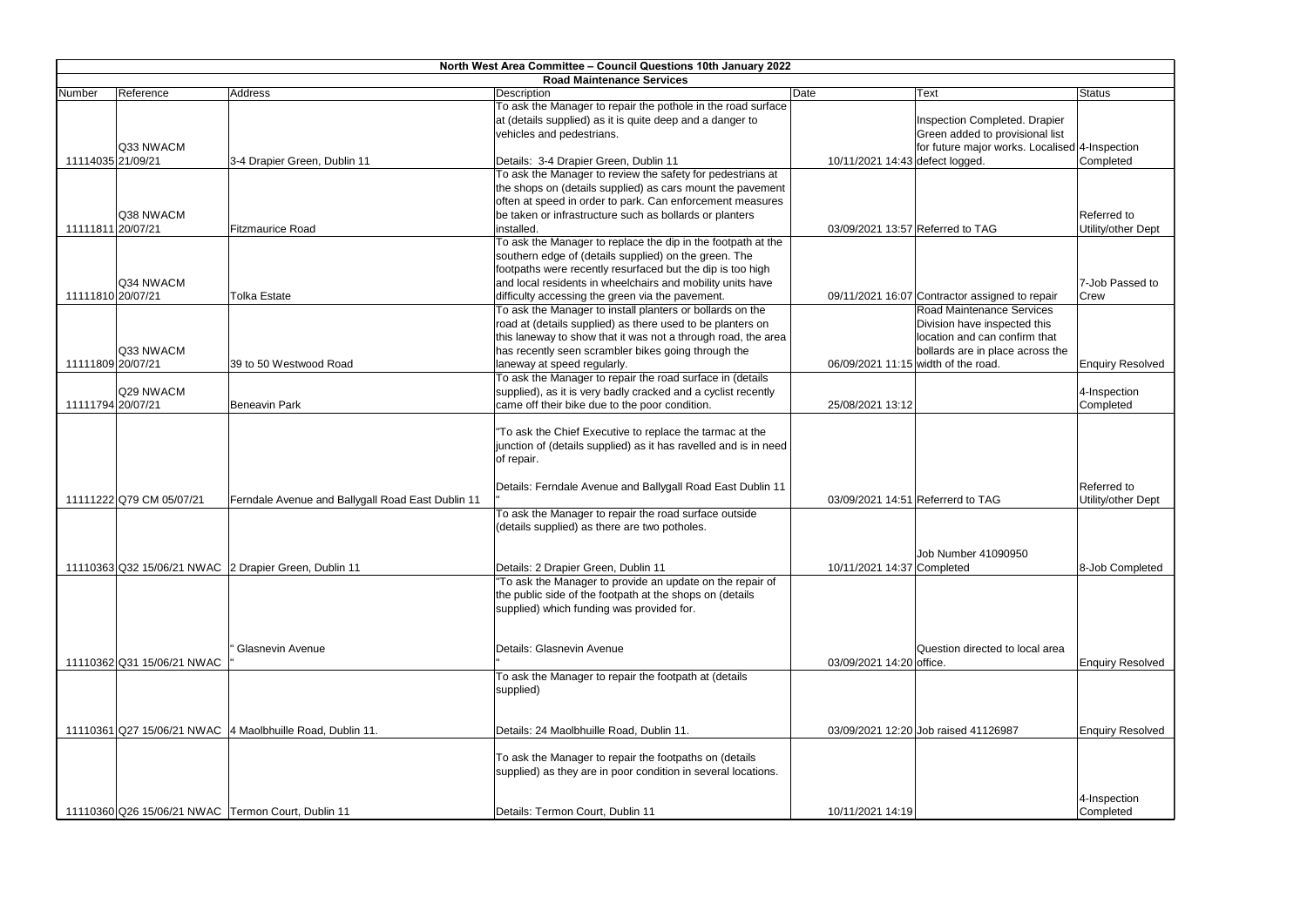|                   |                                              |                                                                                    | North West Area Committee - Council Questions 10th January 2022<br><b>Road Maintenance Services</b>                                                                                                                              |                                  |                                                                                                            |                     |
|-------------------|----------------------------------------------|------------------------------------------------------------------------------------|----------------------------------------------------------------------------------------------------------------------------------------------------------------------------------------------------------------------------------|----------------------------------|------------------------------------------------------------------------------------------------------------|---------------------|
| Number            | Reference                                    | Address                                                                            | Description                                                                                                                                                                                                                      | Date                             | Text                                                                                                       | Status              |
|                   |                                              |                                                                                    | "To ask the Manager following on from the Area Committee<br>question asked in February 2021 to ask the manager to<br>provide an update on the ramp being too high at (details<br>supplied) and when will it be repaired.         |                                  |                                                                                                            |                     |
|                   | 11110359 Q52 15/06/21 NWAC                   | "Casement Road                                                                     | Details: Casement Road                                                                                                                                                                                                           |                                  | 03/09/2021 12:05 Ramp Repair Completed                                                                     | Resol<br>Furthe     |
|                   |                                              |                                                                                    | "To ask the Chief Executive if he will make a comment on<br>staffing levels in Roads Maintenance and backlog of issues<br>(details supplied).                                                                                    |                                  |                                                                                                            |                     |
|                   | 11111296 Q82 CM 05/07/21                     | '10<br><b>SAINT PAPPIN ROAD</b><br>DUBLIN11"                                       | Details: Footpath at 10 St. Pappins Road was reported on<br>April 10th where an elderly man tripped and hurt his face.<br>The query was raised again recently (June 17th) and we<br>were told it has not been inspected yet.     | 10/11/2021 15:36                 |                                                                                                            | ∣4-Insp<br>Comp     |
|                   |                                              |                                                                                    | "To ask the Manager to arrange for the resurfacing of the<br>(former) laneway area at (details supplied 1). Could the<br>Manager also provide an updated timeframe for the new<br>paving to be installed in (details supplied 2) |                                  | Inspection carried out. Minor<br>repairs logged for attention.                                             |                     |
|                   | 11110358 Q15 15/06/21 NWAC                   | (1) Cromlech Court between no 42 and 21. (2)<br>Cromlech Court no 13-24 and 37-48. | Details: (1) Cromlech Court between no 42 and 21. (2)<br>Cromlech Court no 13-24 and 37-48.                                                                                                                                      | 10/11/2021 14:14 program.        | Road added for potential<br>inclusion on major works                                                       | 4-Insp<br>Comp      |
|                   |                                              | "St Pappin's Road north side footpaths between                                     | "To ask the Manager to confirm a timeframe for the path<br>improvements to be scheduled at (details supplied)<br>Details: St Pappin's Road north side footpaths between                                                          |                                  |                                                                                                            |                     |
|                   | 11110357 Q13 15/06/21 NWAC                   | Ballymun Road and Delville Road                                                    | Ballymun Road and Delville Road<br>"To ask the Manager to repair the first ramp entering                                                                                                                                         |                                  | Reconstruction due to<br>03/09/2021 11:10 commence 5th Oct 21                                              | Enqui               |
|                   |                                              | "Belclare Drive across from Centra.                                                | Belclare Drive across from Centra.                                                                                                                                                                                               |                                  | Inspection Completed - No                                                                                  |                     |
|                   | 11110356 Q4 15/06/21 NWAC                    |                                                                                    | To ask the Manager to repair the ramps at the traffic lights                                                                                                                                                                     | 03/09/2021 11:43 defects located | Ramp has been added to the                                                                                 | Enqui               |
|                   | 11110355 Q3 15/06/21 NWAC                    | Poppintree Parade, Balbutcher Lane<br>"Balbutcher Drive.                           | at Poppintree Parade, Balbutcher Lane<br>"To ask the Manager to repair the potholes on Balbutcher<br>Drive.                                                                                                                      |                                  | 06/09/2021 11:07 2021 Resurfacing contracts.<br>Balbutcher Drive included on<br>provisional list form 2022 | Enqui<br>$ 4$ -Insp |
|                   | 11110354 Q2 15/06/21 NWAC                    |                                                                                    | "To ask the Manager to remove the steel which is in the<br>grass verge on (details supplied)                                                                                                                                     |                                  | 09/11/2021 16:05 Program of works                                                                          | Comp                |
|                   |                                              |                                                                                    | Details: Seamus Ennis Road in front of the Sorting Office<br>and near the pedestrian crossing as residents have reported<br>tripping on it.                                                                                      |                                  | Site Inspection was carried out.                                                                           |                     |
|                   | 11110353 Q24 15/06/21 NWAC Seamus Ennis Road |                                                                                    |                                                                                                                                                                                                                                  |                                  | 03/09/2021 11:20 No steel present.                                                                         | Enqui               |
| 11109148 18/05/21 | Q50 NWACM                                    | junction of Virginia Park and Virginia Drive, Dublin 11                            | To ask the Manager to repair the broken road surface<br>around the manhole cover at the junction of Virginia Park<br>and Virginia Drive, Dublin 11                                                                               | 10/11/2021 15:53 division,       | Issued passed to Drainage                                                                                  | Referr<br>Utility/  |
| 11109147 18/05/21 | Q49 NWACM                                    | '71<br><b>WILLOW PARK ROAD</b><br>DUBLIN11'                                        | To ask the Manager repair the footpath at (details supplied)<br>Details: 71 Willow Park Road, Dublin 11.                                                                                                                         | 25/08/2021 15:49                 |                                                                                                            | $ 4$ -Insp<br>Comp  |
|                   |                                              |                                                                                    |                                                                                                                                                                                                                                  |                                  |                                                                                                            |                     |

| Text                                                                                                                               | <b>Status</b>                                      |
|------------------------------------------------------------------------------------------------------------------------------------|----------------------------------------------------|
| Ramp Repair Completed                                                                                                              | Resolved - No<br><b>Further Action</b>             |
|                                                                                                                                    | 4-Inspection<br>Completed                          |
| Inspection carried out. Minor<br>repairs logged for attention.<br>Road added for potential<br>inclusion on major works<br>program. | 4-Inspection<br>Completed                          |
| Reconstruction due to<br>commence 5th Oct 21                                                                                       | <b>Enquiry Resolved</b>                            |
| Inspection Completed - No<br>defects located<br>Ramp has been added to the<br>2021 Resurfacing contracts.                          | <b>Enquiry Resolved</b><br><b>Enquiry Resolved</b> |
| Balbutcher Drive included on<br>provisional list form 2022<br>Program of works                                                     | 4-Inspection<br>Completed                          |
| Site Inspection was carried out.<br>No steel present.                                                                              | <b>Enquiry Resolved</b>                            |
| <b>Issued passed to Drainage</b><br>division,                                                                                      | Referred to<br>Utility/other Dept                  |
|                                                                                                                                    | 4-Inspection<br>Completed                          |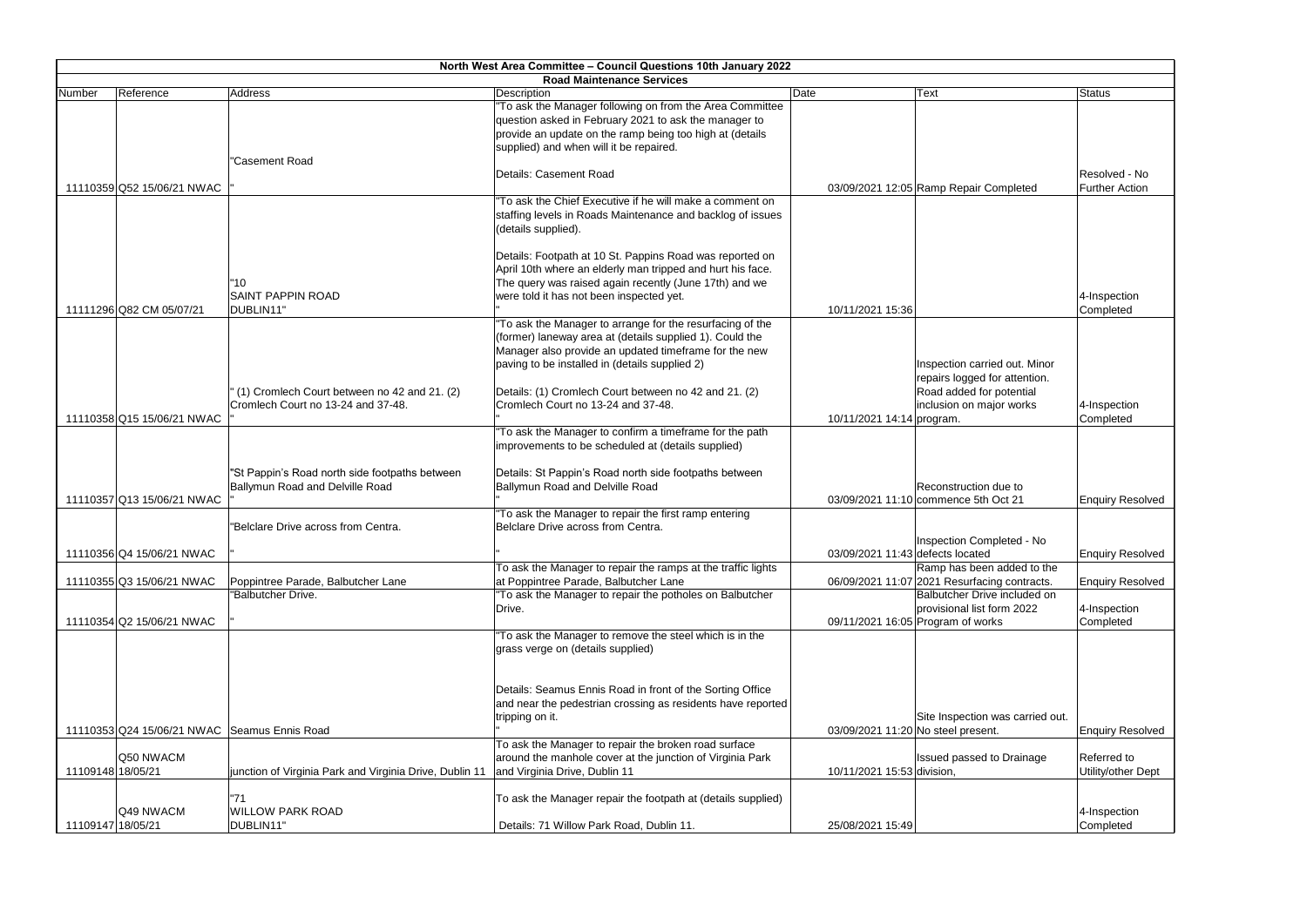| North West Area Committee - Council Questions 10th January 2022 |                                                                           |                                                                                                                           |                                  |                                                               |                         |
|-----------------------------------------------------------------|---------------------------------------------------------------------------|---------------------------------------------------------------------------------------------------------------------------|----------------------------------|---------------------------------------------------------------|-------------------------|
|                                                                 |                                                                           | <b>Road Maintenance Services</b>                                                                                          |                                  |                                                               |                         |
| Reference<br>Number                                             | <b>Address</b>                                                            | Description                                                                                                               | Date                             | <b>Text</b>                                                   | <b>Status</b>           |
|                                                                 |                                                                           |                                                                                                                           |                                  | A site visit was carried out in                               |                         |
|                                                                 |                                                                           |                                                                                                                           |                                  | response to the query above.                                  |                         |
|                                                                 |                                                                           |                                                                                                                           |                                  | The footpath is in satisfactory                               |                         |
|                                                                 |                                                                           |                                                                                                                           |                                  | condition, with a minor                                       |                         |
|                                                                 |                                                                           | To ask the Manager to repair the potholes in the tarmac                                                                   |                                  | depression around an adjacent                                 |                         |
|                                                                 |                                                                           | surface on the pavement at (details supplied) as the resident                                                             |                                  | water valve. The resident may                                 |                         |
|                                                                 |                                                                           | is keen to do work on her driveway but cannot do so until the                                                             |                                  | contact the Road Maintenance                                  |                         |
|                                                                 |                                                                           | pavement is repaired.                                                                                                     |                                  | Service front desk if they would                              |                         |
| Q45 NWACM                                                       |                                                                           |                                                                                                                           |                                  | like to request specific works to                             |                         |
| 11109146 18/05/21                                               | 106 Ballygall Road West, Dublin 11                                        | Details: 106 Ballygall Road West, Dublin 11                                                                               | 06/09/2021 11:04 be carried out. |                                                               | <b>Enquiry Resolved</b> |
|                                                                 |                                                                           | To ask this Area Committee to support the protection of the                                                               |                                  |                                                               |                         |
|                                                                 |                                                                           | old St. Margaret's Road which is closed off now due to the                                                                |                                  |                                                               |                         |
|                                                                 |                                                                           | building of the North City Depot as a living heritage trail. This                                                         |                                  |                                                               |                         |
|                                                                 |                                                                           | road is a valuable site for its heritage and biodiversity for                                                             |                                  |                                                               |                         |
|                                                                 |                                                                           | Ballymun. It is the last of our heritage hedgerows and there                                                              |                                  |                                                               |                         |
|                                                                 |                                                                           | is a 300yr old Ash on that site.                                                                                          |                                  |                                                               |                         |
|                                                                 |                                                                           |                                                                                                                           |                                  |                                                               |                         |
|                                                                 |                                                                           | This road is one of the few parts of Ballymun that still exits                                                            |                                  |                                                               |                         |
|                                                                 |                                                                           | prior to the development of Ballymun in the 1960's. It is part                                                            |                                  |                                                               |                         |
|                                                                 |                                                                           | of our living heritage. The old road can be part of a walking                                                             |                                  |                                                               |                         |
|                                                                 |                                                                           | trail having an amenity, educational, heritage as well as a                                                               |                                  |                                                               |                         |
|                                                                 |                                                                           | biodiversity value to the local communities.                                                                              |                                  |                                                               |                         |
|                                                                 |                                                                           |                                                                                                                           |                                  |                                                               |                         |
|                                                                 |                                                                           | Although parts of the old hedgerow is in poor condition, with                                                             |                                  |                                                               |                         |
|                                                                 |                                                                           | appropriate management, it can be rejuvenated enhancing<br>its biodiversity value. It would be a great way to demonstrate |                                  | Fingal County Council are the<br>local authority in charge of |                         |
|                                                                 |                                                                           | how the landscape of Ballymun looked prior to the 1960's                                                                  |                                  | maintenance for St Margarets                                  |                         |
|                                                                 |                                                                           | when it was a rural area. This is the last piece of the old                                                               |                                  | Road. This query should be                                    |                         |
|                                                                 |                                                                           | rural roads of Ballymun which has huge living heritage                                                                    |                                  | passed onto them for their                                    |                         |
| <b>ITEM2B NWACM</b>                                             |                                                                           | value. There is so little left at this stage of Ballymun's                                                                |                                  | attention.                                                    | Resolved - No           |
| 11115867 16/11/                                                 | St. Margaret's Road                                                       | heritage.                                                                                                                 | 08/12/2021 12:32                 |                                                               | <b>Further Action</b>   |
|                                                                 |                                                                           |                                                                                                                           |                                  |                                                               |                         |
|                                                                 |                                                                           | To ask the Manager can a path be built across from the new                                                                |                                  |                                                               |                         |
|                                                                 |                                                                           | Aspen accommodation on Balbutcher Lane. This was an old                                                                   |                                  |                                                               |                         |
|                                                                 |                                                                           | entrance into the shopping centre but now that the shopping                                                               |                                  |                                                               |                         |
|                                                                 |                                                                           | centre car park is gone and grass in its place, this section                                                              |                                  |                                                               |                         |
|                                                                 |                                                                           | has no pedestrian path and is therefore seen as a car park                                                                |                                  |                                                               |                         |
|                                                                 |                                                                           | space and cars park here. This means pedestrians cannot                                                                   |                                  |                                                               |                         |
| Q24 NWACM                                                       |                                                                           | get past and have to walk out onto oncoming traffic. Can a                                                                |                                  | Job has been added to the 2022                                |                         |
| 11115340 19/10/21                                               | <b>BALBUTCHER LANE</b>                                                    | new path for this section be urgently put in place.                                                                       |                                  | 08/12/2021 12:27 footpath contracts                           | <b>Enquiry Resolved</b> |
|                                                                 |                                                                           | To ask the Chief Executive can the leaking pipe around the                                                                |                                  |                                                               |                         |
|                                                                 |                                                                           | steps at the bottom of the Hill in Finglas please be urgently                                                             |                                  |                                                               | 3-Inspection            |
|                                                                 | 11113544 Q90 NWCM 06/09/21 the steps at the bottom of the Hill in Finglas | repaired and the steps made safe.                                                                                         | 26/08/2021 10:40                 |                                                               | Required                |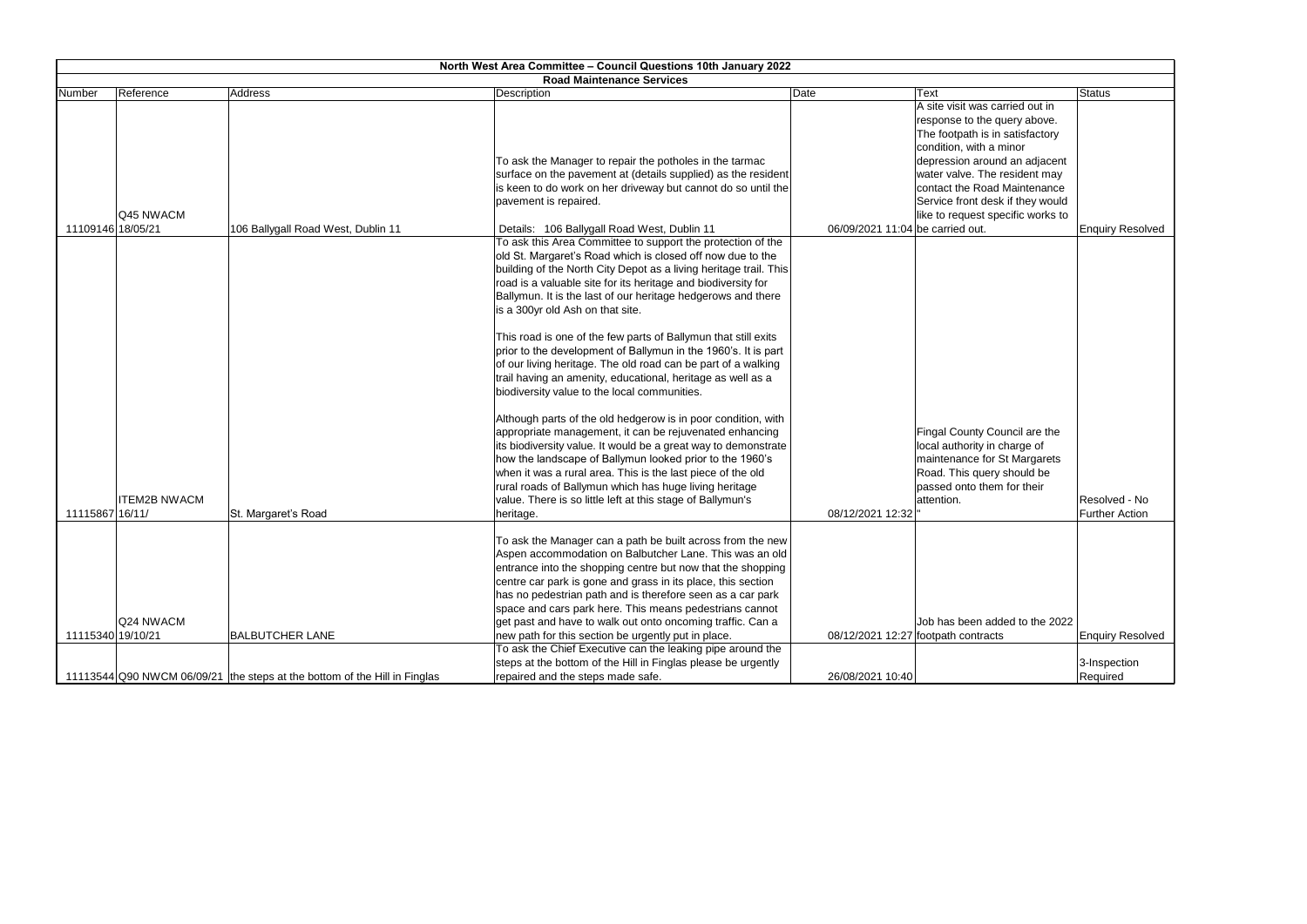|                   | North West Area Committee - Council Questions 10th January 2022 |                                                                           |                                                                                                                                                                                                                                                                                                                                     |                               |                                                                                                                                                                                                                                                                                                                                                                                                           |                             |  |
|-------------------|-----------------------------------------------------------------|---------------------------------------------------------------------------|-------------------------------------------------------------------------------------------------------------------------------------------------------------------------------------------------------------------------------------------------------------------------------------------------------------------------------------|-------------------------------|-----------------------------------------------------------------------------------------------------------------------------------------------------------------------------------------------------------------------------------------------------------------------------------------------------------------------------------------------------------------------------------------------------------|-----------------------------|--|
|                   |                                                                 |                                                                           | <b>Road Maintenance Services</b>                                                                                                                                                                                                                                                                                                    |                               |                                                                                                                                                                                                                                                                                                                                                                                                           |                             |  |
| Number            | Reference                                                       | Address                                                                   | Description                                                                                                                                                                                                                                                                                                                         | Date                          | Text                                                                                                                                                                                                                                                                                                                                                                                                      | Status                      |  |
|                   |                                                                 |                                                                           | To ask the Manager can a dishing be put in place outside<br>(details supplied).                                                                                                                                                                                                                                                     |                               | Response issued: Anyone who<br>wishes to have the path outside<br>their property modified to<br>facilitate a vehicle entrance<br>should contact Road<br>Maintenance Services Division.<br>The application process,<br>including conditions to be<br>satisfied and information on<br>charges that will be levied are<br>outlined in the City Council's<br>website at<br>https://www.dublincity.ie/resident |                             |  |
|                   |                                                                 |                                                                           |                                                                                                                                                                                                                                                                                                                                     |                               | ial/transportation/road-                                                                                                                                                                                                                                                                                                                                                                                  |                             |  |
| 11109145 18/05/21 | Q34 NWACM                                                       | 1 Dean Swift Road, Glasnevin, D11R263                                     | Details: 1 Dean Swift Road, Glasnevin, D11R263) (ref:<br>2494910)                                                                                                                                                                                                                                                                   |                               | maintenance-services/modify-<br>03/09/2021 16:14 footpath-allow-vehicular-access. Enquiry Resolved                                                                                                                                                                                                                                                                                                        |                             |  |
|                   |                                                                 |                                                                           |                                                                                                                                                                                                                                                                                                                                     |                               |                                                                                                                                                                                                                                                                                                                                                                                                           |                             |  |
|                   |                                                                 |                                                                           | "To ask the Manager for an update as to when the pathway<br>will be repaired at (details supplied)                                                                                                                                                                                                                                  |                               | This is on our list of scheduled<br>repairs but we are not currently<br>able to confirm completion dates<br>of works. We are currently<br>working through a backlog of<br>items which has developed due<br>to the impact on operations from<br>Covid restrictions. Works are<br>being treated on a priority basis                                                                                         |                             |  |
|                   | Q27 NWACM                                                       |                                                                           | Details: 100 Cardiffsbridge Road                                                                                                                                                                                                                                                                                                    |                               | and the availability of crews in                                                                                                                                                                                                                                                                                                                                                                          |                             |  |
| 11109143 18/05/21 |                                                                 | 100 Cardiffsbridge Road                                                   |                                                                                                                                                                                                                                                                                                                                     |                               | 03/09/2021 14:07 an area. Job RAised - 41112995 Enquiry Resolved                                                                                                                                                                                                                                                                                                                                          |                             |  |
| 11109142 18/05/21 | Q22 NWACM                                                       | Pinewood, Glasnevin                                                       | To ask the Manager to carry out a full assessment of the<br>pathways at (details supplied)<br>Details: Pinewood, Glasnevin. A number of pathways in this<br>area are in a bad state of disrepair. Can a list of areas within<br>Pinewood to be repaired please be provided.                                                         | 10/11/2021 15:51              |                                                                                                                                                                                                                                                                                                                                                                                                           | 7-Job Passed to<br>Crew     |  |
|                   |                                                                 |                                                                           | To ask the Manager to arrange for the footpath adjacent to                                                                                                                                                                                                                                                                          |                               | Defects added to confirm. Path                                                                                                                                                                                                                                                                                                                                                                            |                             |  |
|                   | Q10 NWACM                                                       | footpath adjacent to Belclare Park which leads up to                      | Belclare Park which leads up to Poppintree Park to be                                                                                                                                                                                                                                                                               |                               | to be added to provisional list of                                                                                                                                                                                                                                                                                                                                                                        | $ 4$ -Inspection            |  |
| 11109141 18/05/21 |                                                                 | Poppintree Park                                                           | edged properly.                                                                                                                                                                                                                                                                                                                     | 10/11/2021 15:49 major works. |                                                                                                                                                                                                                                                                                                                                                                                                           | Completed                   |  |
|                   |                                                                 | 11109140 Q7 NWACM 18/05/21 BELCLARE CRESCENT                              | To ask the Manager to repair the ramps on Belclare<br>Crescent, both are in very poor condition. They are the old<br>red ramps and are crumbling.<br>To ask the Manager to replace the trees and footpaths on<br>Coultry Avenue in consultation with residents. The trees<br>are causing huge issues and going under people's homes | 10/05/2021 13:04 Connector    | Job 41130498 - 01-Job Raised,<br>Defect Job created via<br>Inspection completed & items                                                                                                                                                                                                                                                                                                                   | 6-Job Raised<br>2-Passed to |  |
|                   | 11109139 Q4 NWACM 18/05/21 Coultry Avenue                       |                                                                           | as well as cracking all the footpaths.                                                                                                                                                                                                                                                                                              | 10/11/2021 16:01 logged.      |                                                                                                                                                                                                                                                                                                                                                                                                           | Inspector                   |  |
|                   | 11109138 Q2 NWACM 18/05/21 KIPPURE PARK                         |                                                                           | To ask the Manager to repair the footpaths in Kippure Park,<br>there are holes in parts of them which will cause a serious<br>accident.                                                                                                                                                                                             | 10/11/2021 15:47              | Road Maintenance will review                                                                                                                                                                                                                                                                                                                                                                              | 2-Passed to<br>Inspector    |  |
|                   |                                                                 | 11109137 Q1 NWACM 18/05/21 lane between Dunsink Avenue and Wellmount Road | To ask the Manager to resurface the lane between Dunsink<br>Avenue and Wellmount Road                                                                                                                                                                                                                                               |                               | the condition of this lane when<br>drafting the 2022 works<br>programme with a view to<br>consider its resurfacing, subject<br>to budget availability and<br>10/11/2021 16:00 competing priorities.                                                                                                                                                                                                       | <b>Enquiry Resolved</b>     |  |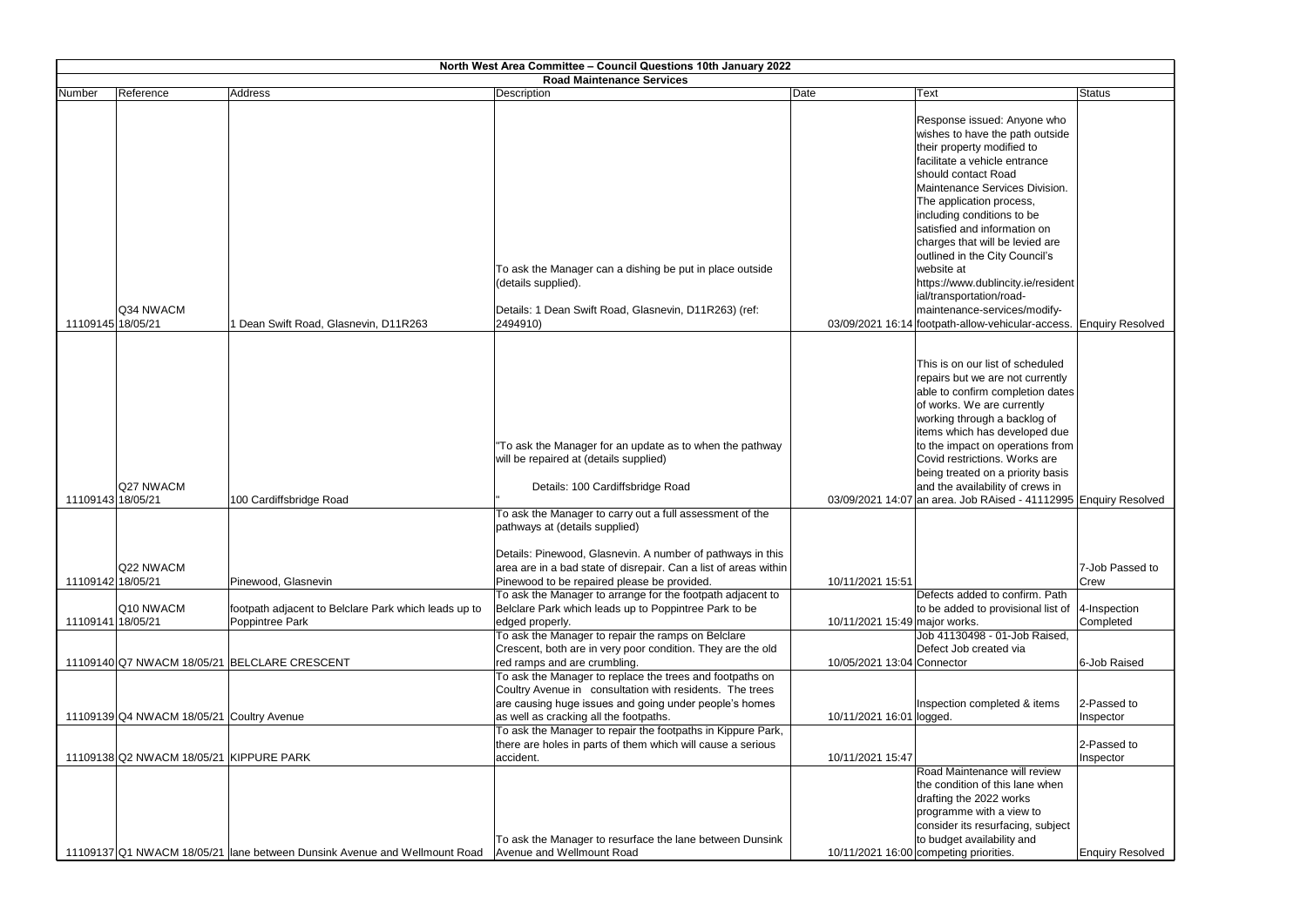|                   | North West Area Committee - Council Questions 10th January 2022 |                                                |                                                                                                                                                                                                                                                                               |                  |                                                                                                                                                                                                                                                                                                                                                                                               |                          |
|-------------------|-----------------------------------------------------------------|------------------------------------------------|-------------------------------------------------------------------------------------------------------------------------------------------------------------------------------------------------------------------------------------------------------------------------------|------------------|-----------------------------------------------------------------------------------------------------------------------------------------------------------------------------------------------------------------------------------------------------------------------------------------------------------------------------------------------------------------------------------------------|--------------------------|
|                   |                                                                 |                                                | <b>Road Maintenance Services</b>                                                                                                                                                                                                                                              |                  |                                                                                                                                                                                                                                                                                                                                                                                               |                          |
| Number            | Reference                                                       | Address                                        | Description                                                                                                                                                                                                                                                                   | Date             | Text                                                                                                                                                                                                                                                                                                                                                                                          | Status                   |
|                   | 11109099 Q88 CM 10/05/21                                        | The Car Park on Barry Road/Avenue at the shops | "To ask the Chief Executive to arrange for an inspection of<br>the surface of the car park at (details supplied) with a view<br>to resurfacing and repair.<br>Details: The Car Park on Barry Road/Avenue at the shops.<br>A number of potholes are present which need repair. | 03/09/2021 13:15 |                                                                                                                                                                                                                                                                                                                                                                                               | 2-Passed to<br>Inspector |
|                   |                                                                 |                                                | "To ask the Chief Executive to arrange for the footpaths on<br>Ballygall Avenue to be<br>CRES inspected and any repairs necessary to be carried<br>out. The trees along this section of street are huge and are<br>lifting the footpaths in places.                           |                  | "Road Maintenance Services<br>Division has carried out an<br>inspection of the footpaths on<br>Ballygall Avenue and they were<br>generally found to be in a<br>satisfactory condition. Localised<br>footpath repairs had been<br>carried out in recent years.<br>Routine maintenance repairs<br>may be carried out in the future<br>in response to requests related<br>to specific addresses. |                          |
|                   | 11109098 Q16 CM 10/05/21                                        | <b>BALLYGALL AVENUE</b>                        |                                                                                                                                                                                                                                                                               | 06/09/2021 11:03 |                                                                                                                                                                                                                                                                                                                                                                                               | <b>Enquiry Resolved</b>  |
|                   |                                                                 |                                                | To ask the Manager to review the issue of speeding on<br>(details supplied) and improve the ramps as recent<br>resurfacing work has left the ramps less effective than<br>previously.                                                                                         |                  |                                                                                                                                                                                                                                                                                                                                                                                               |                          |
|                   | Q44 NWACM                                                       |                                                |                                                                                                                                                                                                                                                                               |                  | Speeding Enforement to be                                                                                                                                                                                                                                                                                                                                                                     |                          |
| 11109135 18/05/21 |                                                                 | Ballygall Parade, Dublin 11                    | Details: Ballygall Parade, Dublin 11.                                                                                                                                                                                                                                         |                  | 10/11/2021 15:46 carried out by Gardai.                                                                                                                                                                                                                                                                                                                                                       | <b>Enquiry Resolved</b>  |
|                   |                                                                 | "14"                                           | "To ask the Chief Executive to repair the road surface at<br>(details supplied) as there is a large pothole which is<br>impeding the resident's access to their driveway.                                                                                                     |                  |                                                                                                                                                                                                                                                                                                                                                                                               |                          |
|                   |                                                                 | <b>BALLYGALL AVENUE</b>                        | Details: 14 Ballygall Avenue Dublin 11                                                                                                                                                                                                                                        |                  |                                                                                                                                                                                                                                                                                                                                                                                               | 2-Passed to              |
|                   | 11108945 Q120 CM 10/05/21                                       | DUBLIN11"                                      |                                                                                                                                                                                                                                                                               |                  | 03/09/2021 15:01 Defect number: 31062758                                                                                                                                                                                                                                                                                                                                                      | Inspector                |
|                   |                                                                 |                                                | "To ask the Chief Executive to arrange for an inspection of<br>the surface of the car park at (details supplied) with a view<br>to resurfacing and repair.                                                                                                                    |                  |                                                                                                                                                                                                                                                                                                                                                                                               |                          |
|                   | 11108942 Q88 CM 10/05/21                                        | The Car Park on Barry Road/Avenue at the shops | Details: The Car Park on Barry Road/Avenue at the shops.<br>A number of potholes are present which need repair.                                                                                                                                                               | 03/09/2021 14:48 |                                                                                                                                                                                                                                                                                                                                                                                               | 2-Passed to<br>Inspector |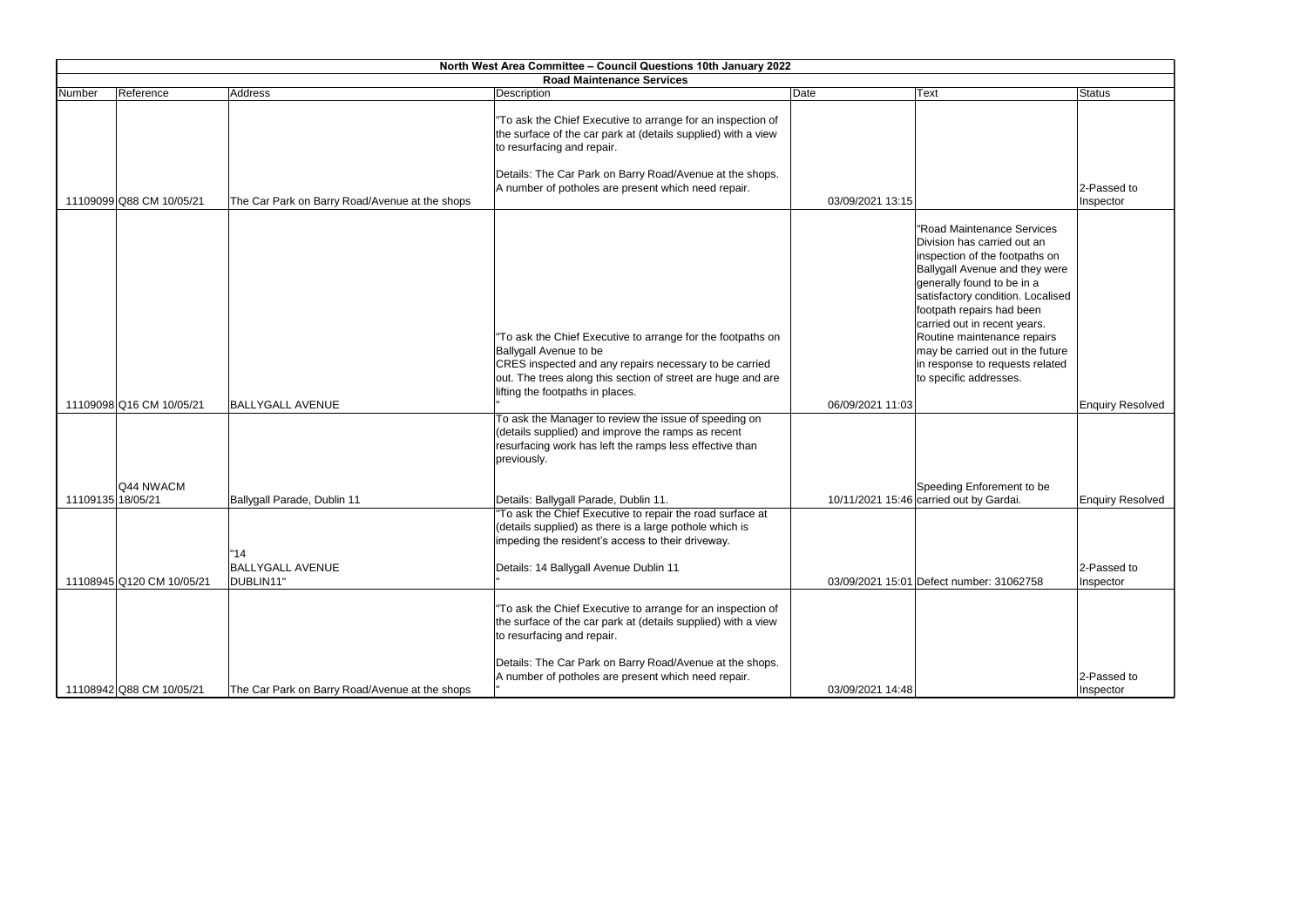|                   | North West Area Committee - Council Questions 10th January 2022 |                               |                                                                                                                                                                                                                                                                                                           |                           |                                                                                                                                                                                                                                                                                                                                                                                               |                         |  |  |  |
|-------------------|-----------------------------------------------------------------|-------------------------------|-----------------------------------------------------------------------------------------------------------------------------------------------------------------------------------------------------------------------------------------------------------------------------------------------------------|---------------------------|-----------------------------------------------------------------------------------------------------------------------------------------------------------------------------------------------------------------------------------------------------------------------------------------------------------------------------------------------------------------------------------------------|-------------------------|--|--|--|
|                   | <b>Road Maintenance Services</b>                                |                               |                                                                                                                                                                                                                                                                                                           |                           |                                                                                                                                                                                                                                                                                                                                                                                               |                         |  |  |  |
| Number            | Reference                                                       | Address                       | Description                                                                                                                                                                                                                                                                                               | Date                      | Text                                                                                                                                                                                                                                                                                                                                                                                          | Status                  |  |  |  |
|                   |                                                                 |                               | "To ask the Chief Executive to arrange for the footpaths on<br>Ballygall Avenue to be<br>inspected and any repairs necessary to be carried out. The<br>trees along this section of street are huge and are lifting the<br>footpaths in places.                                                            |                           | "Road Maintenance Services<br>Division has carried out an<br>inspection of the footpaths on<br>Ballygall Avenue and they were<br>generally found to be in a<br>satisfactory condition. Localised<br>footpath repairs had been<br>carried out in recent years.<br>Routine maintenance repairs<br>may be carried out in the future<br>in response to requests related<br>to specific addresses. |                         |  |  |  |
|                   | 11108454 Q16 NWAC 10/05/21   Ballygall Avenue                   |                               |                                                                                                                                                                                                                                                                                                           | 06/09/2021 11:02   "      |                                                                                                                                                                                                                                                                                                                                                                                               | <b>Enquiry Resolved</b> |  |  |  |
|                   |                                                                 |                               | To ask the Manager to repair two large, potholes on the<br>road at [details supplied] as these are particularly dangerous<br>for cyclists and have already caused accidents.                                                                                                                              |                           |                                                                                                                                                                                                                                                                                                                                                                                               |                         |  |  |  |
|                   | 11117220 Q47 CM 14/12/21                                        | Outside 3 and 4 Drapier Green | Details: Outside 3 and 4 Drapier Green.                                                                                                                                                                                                                                                                   | 14/12/2021 19:45          |                                                                                                                                                                                                                                                                                                                                                                                               | 6-Job Raised            |  |  |  |
|                   | Q24 NWACM                                                       |                               | To ask the Manager to improve the caretaking of the<br>Coultry and Woodhazel areas in terms of clearing litter,<br>cleaning paths of dog poo, clearing litter before grass<br>cutting, fixing damage to footpaths caused by trees which<br>are now trip hazards and pruning trees that are blocking light |                           |                                                                                                                                                                                                                                                                                                                                                                                               | 2-Passed to             |  |  |  |
| 11114038 21/09/21 |                                                                 | Woodhazel area                | such as between 20-37 Coultry Avenue.                                                                                                                                                                                                                                                                     | 08/09/2021 13:59          |                                                                                                                                                                                                                                                                                                                                                                                               | Engineer                |  |  |  |
|                   | Q61 NWACM                                                       |                               | To ask the Manager to give an update on the proposed<br>cycle lanes on Glasnevin Avenue and plans to ensure the                                                                                                                                                                                           |                           | Road Maintenance are not<br>responsible for the installation of<br>new cycle lanes, only<br>maintenance of existing                                                                                                                                                                                                                                                                           |                         |  |  |  |
|                   | 11109134 18/05/21                                               | <b>GLASNEVIN AVENUE</b>       | cycle path is free of potholes and uneven surfaces.                                                                                                                                                                                                                                                       | 03/09/2021 11:23 surfaces |                                                                                                                                                                                                                                                                                                                                                                                               | <b>Enquiry Resolved</b> |  |  |  |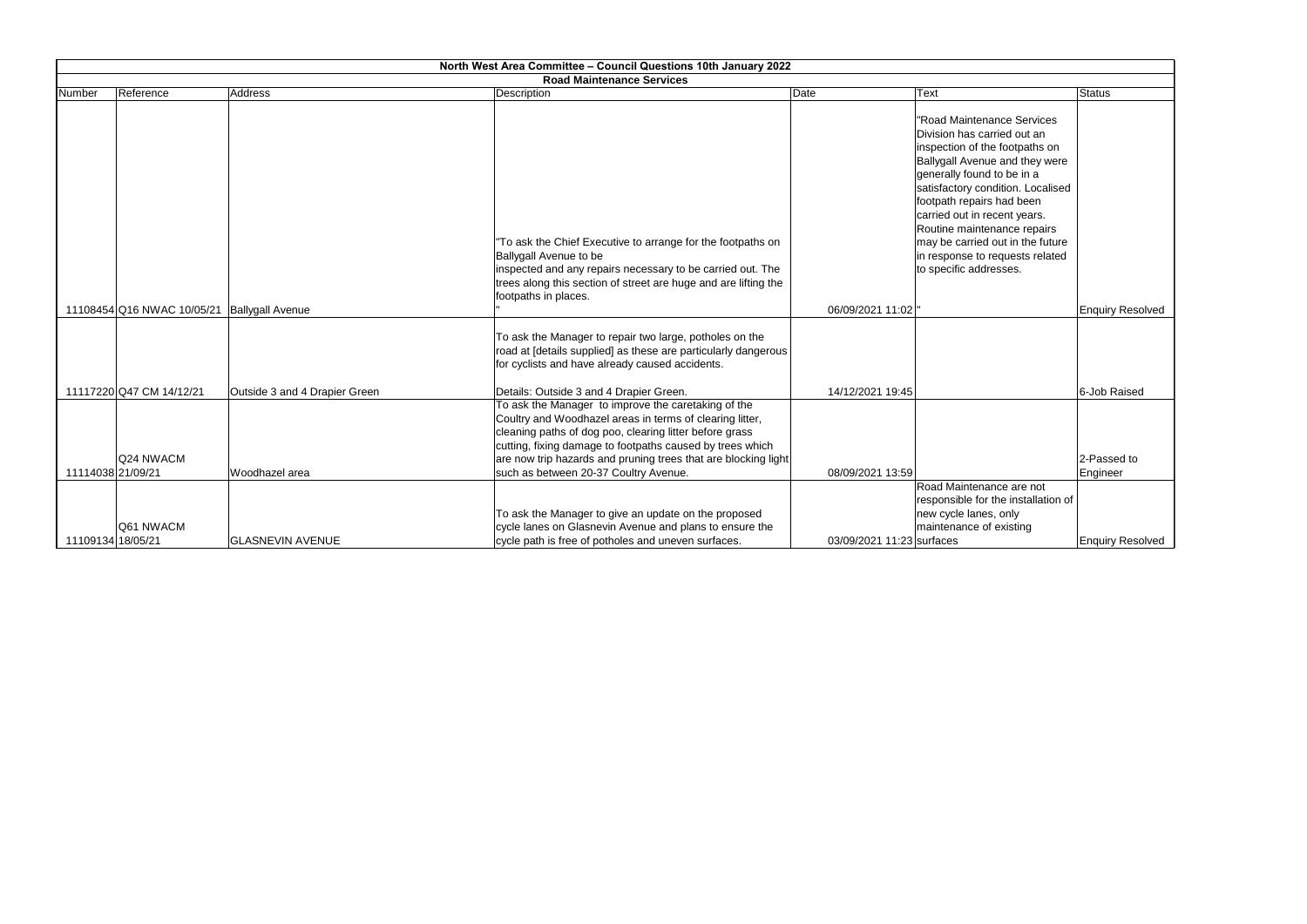|                   | North West Area Committee - Council Questions 10th January 2022 |                                                |                                                                                                                       |                           |                                                                                                                                                                                                                                                                                                                                                                                                                                                                                                                                                        |                           |
|-------------------|-----------------------------------------------------------------|------------------------------------------------|-----------------------------------------------------------------------------------------------------------------------|---------------------------|--------------------------------------------------------------------------------------------------------------------------------------------------------------------------------------------------------------------------------------------------------------------------------------------------------------------------------------------------------------------------------------------------------------------------------------------------------------------------------------------------------------------------------------------------------|---------------------------|
|                   |                                                                 |                                                | <b>Road Maintenance Services</b>                                                                                      |                           |                                                                                                                                                                                                                                                                                                                                                                                                                                                                                                                                                        |                           |
|                   |                                                                 |                                                |                                                                                                                       |                           |                                                                                                                                                                                                                                                                                                                                                                                                                                                                                                                                                        |                           |
| Number            | Reference                                                       | Address                                        | <b>Description</b>                                                                                                    | Date                      | <b>Text</b><br>As part of a network upgrade EU<br>Networks, a telecommunications<br>utility Company, have installed<br>ducting under the carriageway<br>along Glasnevin Avenue. To<br>date their contractor has<br>completed the ducting<br>installation and carried out a<br>temporary reinstatement of their<br>service trench. Temporary<br>reinstatement is the first stage of<br>a two stage reinstatement<br>procedure. The second stage is<br>permanent reinstatement. The<br>Infrastructure Management Unit<br>(IMU) monitors utility openings | <b>Status</b>             |
|                   |                                                                 |                                                |                                                                                                                       |                           | and will not accept them unless<br>the permanent reinstatement is<br>carried out to the required                                                                                                                                                                                                                                                                                                                                                                                                                                                       |                           |
|                   |                                                                 |                                                |                                                                                                                       |                           | standard. The utilities are aware<br>of these requirements which are<br>set out in The Guidelines for                                                                                                                                                                                                                                                                                                                                                                                                                                                  |                           |
|                   |                                                                 |                                                | To ask the Manager to provide a report detailing the                                                                  |                           | Managing Openings in Public<br>Roads 2017<br><b>EU Networks have commenced</b>                                                                                                                                                                                                                                                                                                                                                                                                                                                                         |                           |
|                   |                                                                 |                                                | condition of the road surface on Glasnevin Avenue following<br>the recent road openings by a utilities company and to |                           | work on their permanent<br>reinstatement which will be                                                                                                                                                                                                                                                                                                                                                                                                                                                                                                 |                           |
| 11107875 20/04/21 | Q46 NWACM                                                       | <b>Glasnevin Avenue</b>                        | indicate if the repairs to the road surface are to an<br>acceptable level.                                            | 03/09/2021 14:24 months.  | completed in the coming                                                                                                                                                                                                                                                                                                                                                                                                                                                                                                                                | <b>Enquiry Resolved</b>   |
|                   | Q43 NWACM                                                       |                                                | To ask the Manager for timescales on the resurfacing of                                                               |                           |                                                                                                                                                                                                                                                                                                                                                                                                                                                                                                                                                        |                           |
| 11107874 20/04/21 |                                                                 | <b>TOLKA COTTAGES</b>                          | Tolka Cottages.<br>To ask the Manager to repair the drainage problems at                                              | 06/05/2021 10:33          | INspection carried out. Unable                                                                                                                                                                                                                                                                                                                                                                                                                                                                                                                         | <b>Enquiry Resolved</b>   |
|                   |                                                                 |                                                | (details supplied) when the pavement was resurfaced                                                                   |                           | to see issue. Will return after<br>heavy rainfall to see if ponding                                                                                                                                                                                                                                                                                                                                                                                                                                                                                    |                           |
|                   | 11107932 Q34 NWAC 20/04/21                                      | 89 Sycamore Road                               | recently it caused pooling of water at the front gate as the<br>water does not have anywhere to drain.                | 10/11/2021 15:45 evident. |                                                                                                                                                                                                                                                                                                                                                                                                                                                                                                                                                        | 4-Inspection<br>Completed |
|                   | Q35 NWACM                                                       |                                                | To ask the Manager to repair the footpath at (details                                                                 |                           |                                                                                                                                                                                                                                                                                                                                                                                                                                                                                                                                                        |                           |
| 11107872 20/04/21 |                                                                 | 31 Grove Park Avenue                           | supplied)                                                                                                             |                           | 03/09/2021 15:40 Job raised - 41095079                                                                                                                                                                                                                                                                                                                                                                                                                                                                                                                 | <b>Enquiry Resolved</b>   |
| 11107871 20/04/21 | Q33 NWACM                                                       | 95 McKee Road                                  | To ask the Manager to repair the footpath at [details<br>supplied] as it has come loose.                              |                           | 03/09/2021 15:53 Job raised: 41135582                                                                                                                                                                                                                                                                                                                                                                                                                                                                                                                  | <b>Enquiry Resolved</b>   |
|                   | Q32 NWACM                                                       |                                                | To ask the Manager to repair the raised footpath at the                                                               |                           |                                                                                                                                                                                                                                                                                                                                                                                                                                                                                                                                                        |                           |
| 11107870 20/04/21 |                                                                 | junction of Cappagh Road and Patrickswell Plac | junction of Cappagh Road and Patrickswell Place.                                                                      |                           | 03/09/2021 13:55 Job raised: 41129910                                                                                                                                                                                                                                                                                                                                                                                                                                                                                                                  | <b>Enquiry Resolved</b>   |
|                   |                                                                 |                                                | "To ask the Manager to arrange a survey of the condition of<br>the road at (details supplied)                         |                           |                                                                                                                                                                                                                                                                                                                                                                                                                                                                                                                                                        |                           |
| 11107869 20/04/21 | Q23 NWACM                                                       | Dean Swift Road                                | Details: Dean Swift Road                                                                                              | 03/09/2021 15:42          |                                                                                                                                                                                                                                                                                                                                                                                                                                                                                                                                                        | 4-Inspection<br>Completed |
| 11107868 20/04/21 | Q17 NWACM                                                       | Willow Park Road and Beneavin Drive            | To ask the Manager to repair the footpaths on Willow Park<br>Road and Beneavin Drive, they are in a dire condition.   | 03/09/2021 15:32 out.     | General query - surveys carried                                                                                                                                                                                                                                                                                                                                                                                                                                                                                                                        | <b>Enquiry Resolved</b>   |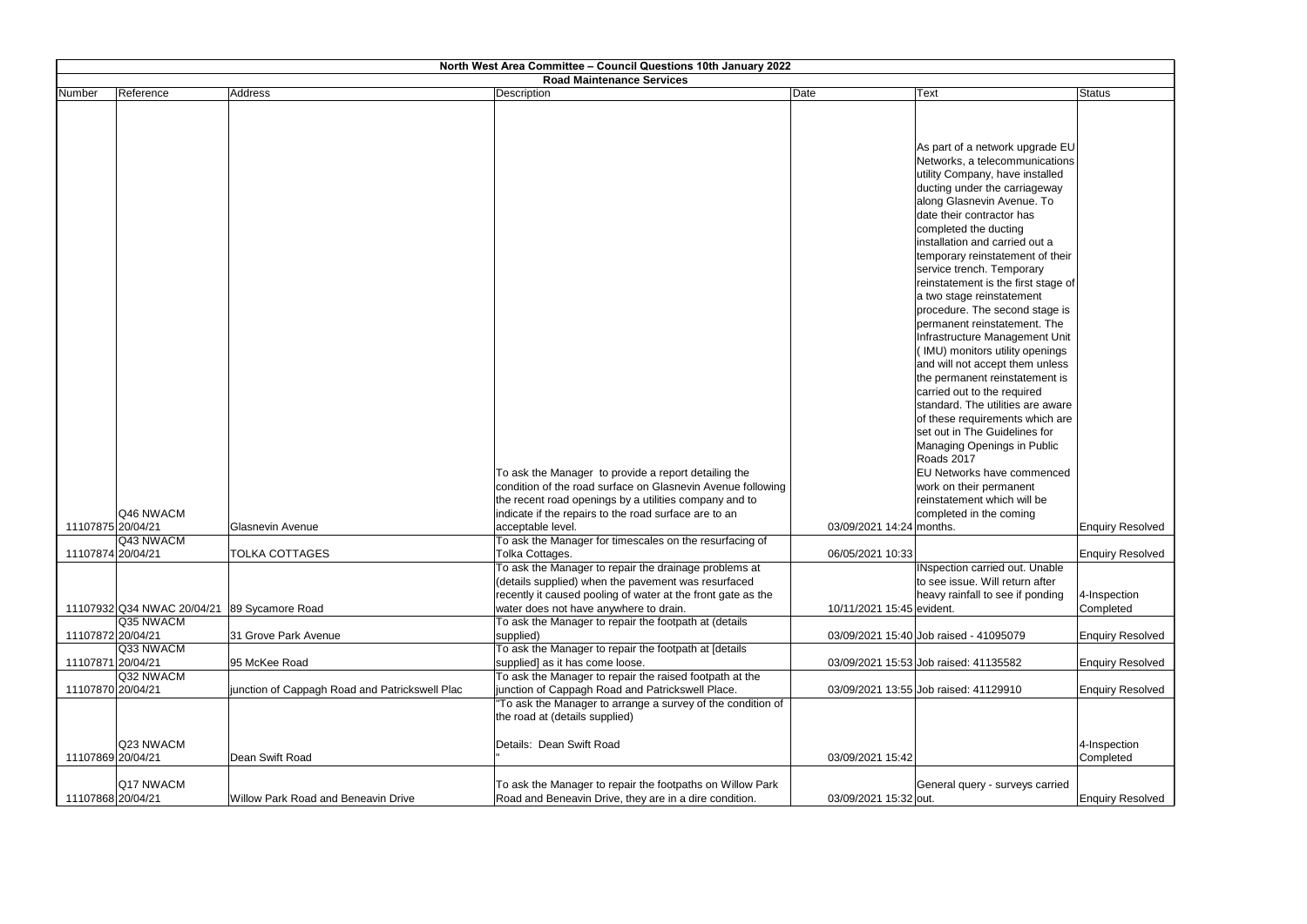|                                                 |                   | <b>Road Maintenance Services</b>                                 |                           |                                         |                         |
|-------------------------------------------------|-------------------|------------------------------------------------------------------|---------------------------|-----------------------------------------|-------------------------|
| Reference<br>Number                             | Address           | Date<br>Description                                              |                           | Text                                    | <b>Status</b>           |
|                                                 |                   |                                                                  |                           |                                         |                         |
|                                                 |                   | "To ask the Manager for a review of the signage at (details      |                           |                                         |                         |
|                                                 |                   | supplied); if a site visit can be arranged; and if the residents |                           |                                         |                         |
|                                                 |                   | can be assisted with perhaps purchasing improved signage.        |                           |                                         |                         |
|                                                 |                   | Details: Casement Road Lower                                     |                           |                                         | 3-Inspection            |
| 11106640 Q21 NWAC 16/03/21 Casement Road Lower  |                   |                                                                  | 10/11/2021 08:59          |                                         | Required                |
|                                                 |                   | To ask the Manager to repair a pothole and other damage to       |                           |                                         |                         |
|                                                 |                   | the road at (details supplied).                                  |                           |                                         |                         |
|                                                 |                   |                                                                  |                           |                                         |                         |
|                                                 |                   | Details: Grove Road, about 5 meters from the junction with       |                           |                                         |                         |
| 11106479 Q48 NWAC 16/03/21 Grove Road           |                   | Sycamore Road.                                                   | 16/12/2021 15:24          |                                         | 8-Job Completed         |
|                                                 |                   | To ask the Manager to arrange for the potholes on Doon           |                           |                                         |                         |
| Q11 NWACM                                       |                   | Court adjacent to the new O'Cualann build be repaired as         |                           | Repairs completed as part of            |                         |
| 11107867 20/04/21                               | <b>DOON COURT</b> | they are causing damage to peoples cars locally.                 |                           | 10/11/2021 15:44 2021 resurfacing works | <b>Enquiry Resolved</b> |
|                                                 |                   |                                                                  |                           |                                         |                         |
|                                                 |                   | To ask the Manager to arrange for the re-instatement of the      |                           |                                         |                         |
|                                                 |                   | paths from (details supplied). There are several uneven and      |                           |                                         |                         |
|                                                 |                   | dangerous paths, cracked paving, the edges have potholes         |                           |                                         |                         |
|                                                 |                   | in the tarmac "temporary surfaces" and the whole section         |                           |                                         |                         |
|                                                 |                   | needs to be considered for improvements.                         |                           |                                         |                         |
|                                                 |                   |                                                                  |                           |                                         |                         |
|                                                 |                   |                                                                  |                           |                                         |                         |
|                                                 |                   | Details: 57-121 Griffith Road. The paths on the rest of          |                           | Works to be completed as part           |                         |
|                                                 |                   | Griffith Road were resurfaced a couple of years ago but this     |                           | of 2020 Annual Footpaths                |                         |
| 11107864 Q8 NWACM 20/04/21 57-121 Griffith Road |                   | section was not included.                                        | 03/09/2021 15:56 Contract |                                         | <b>Enquiry Resolved</b> |
|                                                 |                   | To ask the Manager to arrange for the paving and road            |                           |                                         |                         |
|                                                 |                   | surfaces to be reinstated at (details supplied); will the        |                           |                                         |                         |
|                                                 |                   | Manager consider a complete resurfacing of the roads and         |                           |                                         |                         |
|                                                 |                   | reinstatement of paving areas where the grass has                |                           |                                         |                         |
|                                                 |                   | overgrown in between the paving stones; at the following         |                           |                                         |                         |
|                                                 |                   | locations specifically:a) The entrance to Sillogue Gardens       |                           |                                         |                         |
|                                                 |                   | between no's 6 and 24 the road is peppered with potholes         |                           |                                         |                         |
|                                                 |                   | and several uneven "temporary resurfacing", it is an             |                           |                                         |                         |
|                                                 |                   | eyesore.                                                         |                           |                                         |                         |
|                                                 |                   | b) Pothole to the rear of no 8                                   |                           |                                         |                         |
|                                                 |                   | c) at the entrance between 28 and 38, road has various           |                           |                                         |                         |
|                                                 |                   | uneven repairs, cracks and potholes (not to be confused          |                           |                                         |                         |
|                                                 |                   | with the rear of said houses which are in good condition)        |                           |                                         |                         |
|                                                 |                   | d) rear of 83 and 84, large potholes and uneven surfaces         |                           |                                         |                         |
|                                                 |                   | e) rear of 93 and 110, numerous potholes and uneven              |                           |                                         |                         |
|                                                 |                   | surfaces                                                         |                           |                                         |                         |
|                                                 |                   | f) rear of 102, long crack in the road                           |                           |                                         |                         |
|                                                 |                   | g) paved area to the front of 106-107 in need of an upgrade,     |                           |                                         |                         |
|                                                 |                   | multiple uneven paving stones with grass growing through         |                           |                                         |                         |
|                                                 |                   | them                                                             |                           |                                         |                         |
|                                                 |                   | h) to the side/rear of no 53, path is uneven, cracked, and       |                           |                                         |                         |
|                                                 |                   | bottom step is broken, the paving stones at the end are          |                           | Sillogue Garden Provisionaly            |                         |
|                                                 | "Sillogue Gardens | covered in grass and likely needing to be removed and            |                           | added to program of works for           |                         |
| 11107863 Q5 NWACM 20/04/21                      |                   | replaced.                                                        | 10/11/2021 15:42 2022     |                                         | <b>Enquiry Resolved</b> |

| Text                                                                  | <b>Status</b>           |
|-----------------------------------------------------------------------|-------------------------|
|                                                                       | 3-Inspection            |
|                                                                       | Required                |
|                                                                       | 8-Job Completed         |
| Repairs completed as part of<br>2021 resurfacing works                | <b>Enquiry Resolved</b> |
| Works to be completed as part<br>of 2020 Annual Footpaths             |                         |
| Contract                                                              | <b>Enquiry Resolved</b> |
|                                                                       |                         |
| Sillogue Garden Provisionaly<br>added to program of works for<br>2022 | <b>Enquiry Resolved</b> |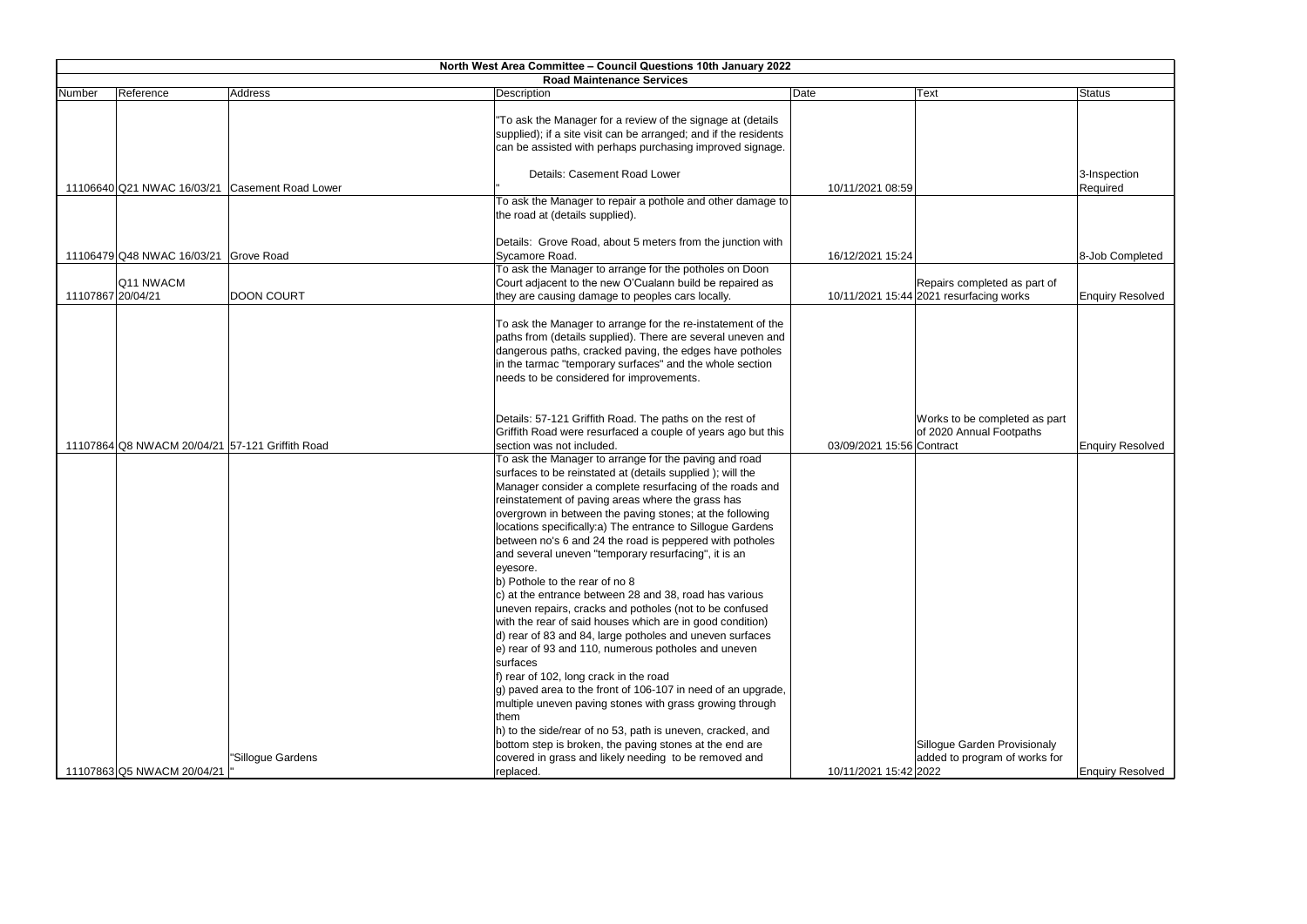|        | North West Area Committee - Council Questions 10th January 2022 |                                                                                 |                                                                 |                                    |                                          |                         |
|--------|-----------------------------------------------------------------|---------------------------------------------------------------------------------|-----------------------------------------------------------------|------------------------------------|------------------------------------------|-------------------------|
|        |                                                                 |                                                                                 | <b>Road Maintenance Services</b>                                |                                    |                                          |                         |
| Number | Reference                                                       | Address                                                                         | Description                                                     | Date                               | Text                                     | <b>Status</b>           |
|        |                                                                 |                                                                                 | "To ask the Manager to arrange for the footpath to be           |                                    |                                          |                         |
|        |                                                                 |                                                                                 | repaired at (details supplied). This has been reported          |                                    |                                          |                         |
|        |                                                                 |                                                                                 | several times after elderly residents locally tripping on said  |                                    |                                          |                         |
|        |                                                                 |                                                                                 | damage.                                                         |                                    |                                          |                         |
|        |                                                                 |                                                                                 |                                                                 |                                    | Job 41128613 - 01-Job Raised.            |                         |
|        |                                                                 |                                                                                 |                                                                 |                                    |                                          |                         |
|        | 11106478 Q39 NWAC 16/03/21 13 Crannogue Terrace                 |                                                                                 | Details: 13 Crannogue Terrace                                   | 09/11/2021 17:25 Connector         | Defect Job created via                   | 6-Job Raised            |
|        |                                                                 |                                                                                 |                                                                 |                                    | Localised repairs scheduled              |                         |
|        |                                                                 |                                                                                 | To ask the Manager to arrange for the resurfacing of the        |                                    | when crew available in the area,         |                         |
|        |                                                                 |                                                                                 | paths on Dunsink Drive which are in a very poor state in        |                                    | consider for major works                 |                         |
|        | 11106477 Q37 NWAC 16/03/21 Dunsink Drive                        |                                                                                 | some parts, in particular the end close to Wellmount Road.      | 10/11/2021 10:34 program           |                                          | <b>Enquiry Resolved</b> |
|        |                                                                 |                                                                                 | To ask the Manager to urgently repair paths in the Willow       |                                    |                                          |                         |
|        |                                                                 |                                                                                 | Park and Pinewood areas. This area has a high number of         |                                    |                                          |                         |
|        |                                                                 |                                                                                 | people who are of risk of tripping/falling due to the different |                                    |                                          | 2-Passed to             |
|        |                                                                 | 11106476 Q32 NWAC 16/03/21 Willow Park and Pinewood areas.                      | levels of the paths                                             | 09/11/2021 17:00                   |                                          | Engineer                |
|        |                                                                 |                                                                                 | "To ask the Manager to reinstall the ramp at (details           |                                    |                                          |                         |
|        |                                                                 |                                                                                 | supplied) which wasn't put back<br>in during recent re          |                                    |                                          |                         |
|        |                                                                 |                                                                                 | pavement works.                                                 |                                    |                                          |                         |
|        |                                                                 |                                                                                 |                                                                 |                                    |                                          |                         |
|        |                                                                 |                                                                                 | Details: Kildonan Road                                          |                                    | Check snags near Barry Road              | 2-Passed to             |
|        | 11106475 Q23 NWAC 16/03/21 Kildonan Road                        |                                                                                 |                                                                 |                                    | 09/11/2021 17:22 and contact contractor  | Engineer                |
|        |                                                                 |                                                                                 | To ask the Manager to resurface the Old North Road              |                                    |                                          |                         |
|        |                                                                 |                                                                                 | Finglas and to examine the parking that is taking place,        |                                    |                                          |                         |
|        |                                                                 |                                                                                 | there is a lot of people parking here who don't live in the     |                                    | Inspection completed, consider           |                         |
|        | 11106474 Q9 NWAC 16/03/21                                       | Old North Road Finglas                                                          | area.                                                           |                                    | 09/11/2021 17:09 for resurfacing program | <b>Enquiry Resolved</b> |
|        |                                                                 |                                                                                 |                                                                 |                                    | Job 41135627 - 01-Job Raised,            |                         |
|        |                                                                 | Shanowen Road onto Shanliss and outside 3                                       | To ask the Manager to repair the pot holes on Shanowen          |                                    | Defect Job created via                   |                         |
|        | 11106473 Q6 NCAC 16/03/21                                       | <b>Balbutcher Drive</b>                                                         | Road onto Shanliss and outside 3 Balbutcher Drive               | 09/11/2021 17:05 Connector         |                                          | 6-Job Raised            |
|        |                                                                 |                                                                                 | To ask the Manager to repair the pothole at the entrance of     |                                    |                                          |                         |
|        |                                                                 |                                                                                 | Ard Na Meala, there is also a steel pole sticking up from the   |                                    |                                          |                         |
|        |                                                                 |                                                                                 | ground where the old bus stop was on Ballymun Road              |                                    |                                          |                         |
|        | 11106472 Q2 NWAC 16/03/21                                       | Ard Na Meala                                                                    | beside Ard na Meala                                             | 14/12/2021 14:32                   |                                          | 8-Job Completed         |
|        |                                                                 |                                                                                 | "To ask the Manager to arrange for the inspection of the        |                                    |                                          |                         |
|        |                                                                 |                                                                                 | pathways on (details supplied) with a view to carrying out      |                                    |                                          |                         |
|        |                                                                 |                                                                                 | badly needed repairs.                                           |                                    | Consider for major works                 |                         |
|        |                                                                 | McKee Road                                                                      |                                                                 |                                    | program and inspect for                  | 2-Passed to             |
|        | 11106471 Q22 NWAC 16/03/21                                      |                                                                                 | Details: McKee Road                                             | 10/11/2021 10:32 localised repairs |                                          | Inspector               |
|        |                                                                 |                                                                                 | To ask the Manager for an update on the realignment of the      |                                    |                                          |                         |
|        |                                                                 |                                                                                 | ramp at the entrance to Mellowes Park on Casement Road.         |                                    | Job 41129906 - 01-Job Raised,            |                         |
|        |                                                                 |                                                                                 | Wheelchair users can no longer access the ramp due to its       |                                    | Defect Job created via                   |                         |
|        |                                                                 | 11105245 Q33 NWAC 16/02/21 At the entrance to Mellowes Park on Casement Road    | height.                                                         | 27/04/2021 15:34 Connector         |                                          | 6-Job Raised            |
|        |                                                                 |                                                                                 | To ask the Manager if steps can be taken to fix dangerous       |                                    |                                          |                         |
|        |                                                                 |                                                                                 | footpaths at (details supplied)                                 |                                    |                                          |                         |
|        |                                                                 |                                                                                 |                                                                 |                                    |                                          |                         |
|        |                                                                 | 11105244 Q42 NWAC 16/02/21 Fitzmaurice Road, Ballygall                          | Details: Fitzmaurice Road, Ballygall (photos attached)          | 17/02/2021 09:45                   |                                          | <b>Enquiry Resolved</b> |
|        |                                                                 |                                                                                 |                                                                 |                                    |                                          |                         |
|        |                                                                 |                                                                                 | To ask the Manage to arrange a speedy repair of the large       |                                    |                                          |                         |
|        |                                                                 |                                                                                 | pothole at (details supplied). This area has very high footfall |                                    |                                          |                         |
|        |                                                                 |                                                                                 | due to the amount of shops and local schools in the vicinity.   |                                    |                                          |                         |
|        |                                                                 |                                                                                 |                                                                 |                                    |                                          |                         |
|        |                                                                 |                                                                                 | Details: Marsella's takeaway 10 Fitzmaurice Road, Dublin        |                                    |                                          |                         |
|        |                                                                 | 11105243 Q27 NWAC 16/02/21   Marsella's takeaway 10 Fitzmaurice Road, Dublin 11 | 11.                                                             | 17/02/2021 09:44                   |                                          | <b>Enquiry Resolved</b> |